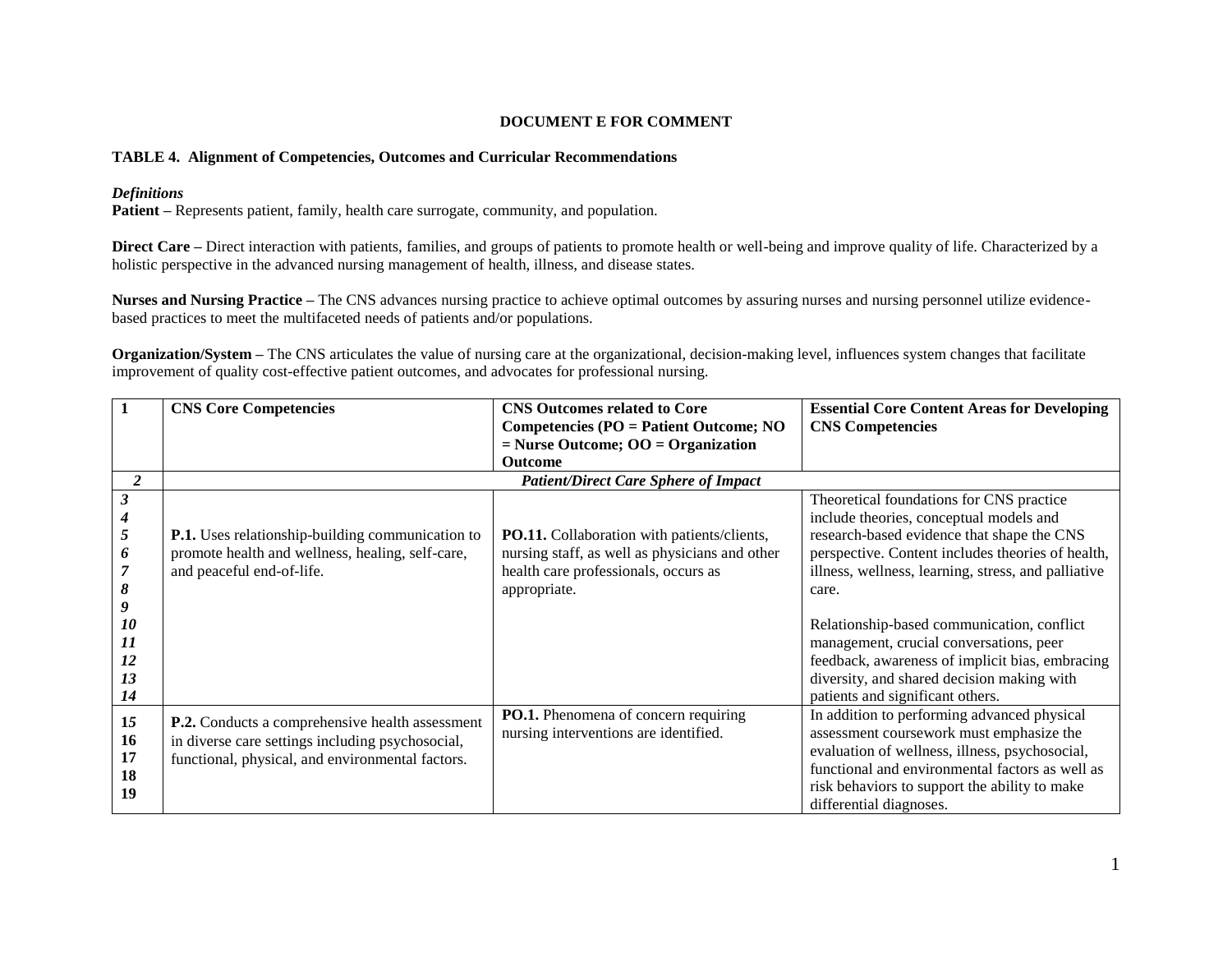| $\mathbf{1}$                                                                                             | <b>CNS Core Competencies</b>                                                                                                                                     | <b>CNS Outcomes related to Core</b><br><b>Competencies (PO = Patient Outcome; NO</b><br>$=$ Nurse Outcome; OO $=$ Organization                                                                                                                                                                                                                                                                                                                                                                                                | <b>Essential Core Content Areas for Developing</b><br><b>CNS Competencies</b>                                                                                                                                                                                                                                                                                                                                                                                                                                                                                                                                                                                                                                                                                                                                                                                                                                           |
|----------------------------------------------------------------------------------------------------------|------------------------------------------------------------------------------------------------------------------------------------------------------------------|-------------------------------------------------------------------------------------------------------------------------------------------------------------------------------------------------------------------------------------------------------------------------------------------------------------------------------------------------------------------------------------------------------------------------------------------------------------------------------------------------------------------------------|-------------------------------------------------------------------------------------------------------------------------------------------------------------------------------------------------------------------------------------------------------------------------------------------------------------------------------------------------------------------------------------------------------------------------------------------------------------------------------------------------------------------------------------------------------------------------------------------------------------------------------------------------------------------------------------------------------------------------------------------------------------------------------------------------------------------------------------------------------------------------------------------------------------------------|
| $20\,$<br>21<br>22<br>23<br>24<br>25                                                                     | P.3. Synthesizes assessment findings using<br>advanced knowledge, expertise, critical thinking,<br>and clinical judgment to formulate differential<br>diagnoses. | Outcome<br>PO.1. Phenomena of concern requiring<br>nursing interventions are identified.<br>PO.2. Diagnoses are accurately aligned with<br>assessment data and etiologies.<br>PO.8. Unintended consequences and errors                                                                                                                                                                                                                                                                                                        | Critical thinking, diagnostic reasoning, pattern<br>identification, clinical decision making, and<br>problem-solving strategies.                                                                                                                                                                                                                                                                                                                                                                                                                                                                                                                                                                                                                                                                                                                                                                                        |
| 26<br>27<br>28<br>29<br>30<br>31<br>32<br>33<br>34<br>35<br>36<br>37<br>38<br>39<br>40<br>41<br>42<br>43 | P.4. Designs evidence-based, cost-effective<br>interventions, including advanced nursing<br>therapies to meet the multifaceted needs of<br>complex patients.     | are prevented.<br>PO.3. Plans of care are appropriate for<br>meeting patient needs with available<br>resources, reflecting patient/family treatment<br>preferences and shared decision making<br>PO.5. Programs of care are designed for<br>specific populations (e.g. oncology, specific<br>ethnic groups, end-of-life).<br>PO.8. Unintended consequences and errors<br>are prevented.<br>PO.16. Interventions that are effective in<br>achieving nurse sensitive outcomes are<br>incorporated into guidelines and policies. | Theoretical and empirical knowledge of illness<br>and wellness phenomena with non-disease and<br>disease-based etiologies. Examples of<br>phenomena include symptoms (e.g. nausea,<br>fatigue, pain, dyspnea), cognitive impairment,<br>dementia, iatrogenesis, developmental delay,<br>end of life/dying, environmental hazards,<br>impaired mobility, ineffective coping, impaired<br>wound healing, safety, sleep disturbances,<br>unsafe work place, and work place violence.<br>The design and development of nursing<br>assessments, evidence based interventions, and<br>programs of care. The content includes<br>validating existing practices and identifying the<br>need for innovations. This knowledge area also<br>includes the theoretical and scientific basis for<br>the selection and use of specific nursing<br>assessment instruments and interventions and is<br>the basis for nursing innovation. |
| 44<br>45<br>46<br>47<br>48<br>49<br>50<br>51                                                             | P.5. Implements customized evidence-based<br>advanced nursing interventions including the<br>provision of direct care.                                           | PO.4. Nursing interventions target specified<br>etiologies.<br>PO.8. Unintended consequences and errors<br>are prevented.                                                                                                                                                                                                                                                                                                                                                                                                     | Theoretical and empirical knowledge of illness<br>and wellness phenomena with non-disease and<br>disease-based etiologies.<br>The design and development of nursing<br>assessments, evidence based interventions, and<br>programs of care. The content includes<br>validating existing practices and identifying the                                                                                                                                                                                                                                                                                                                                                                                                                                                                                                                                                                                                    |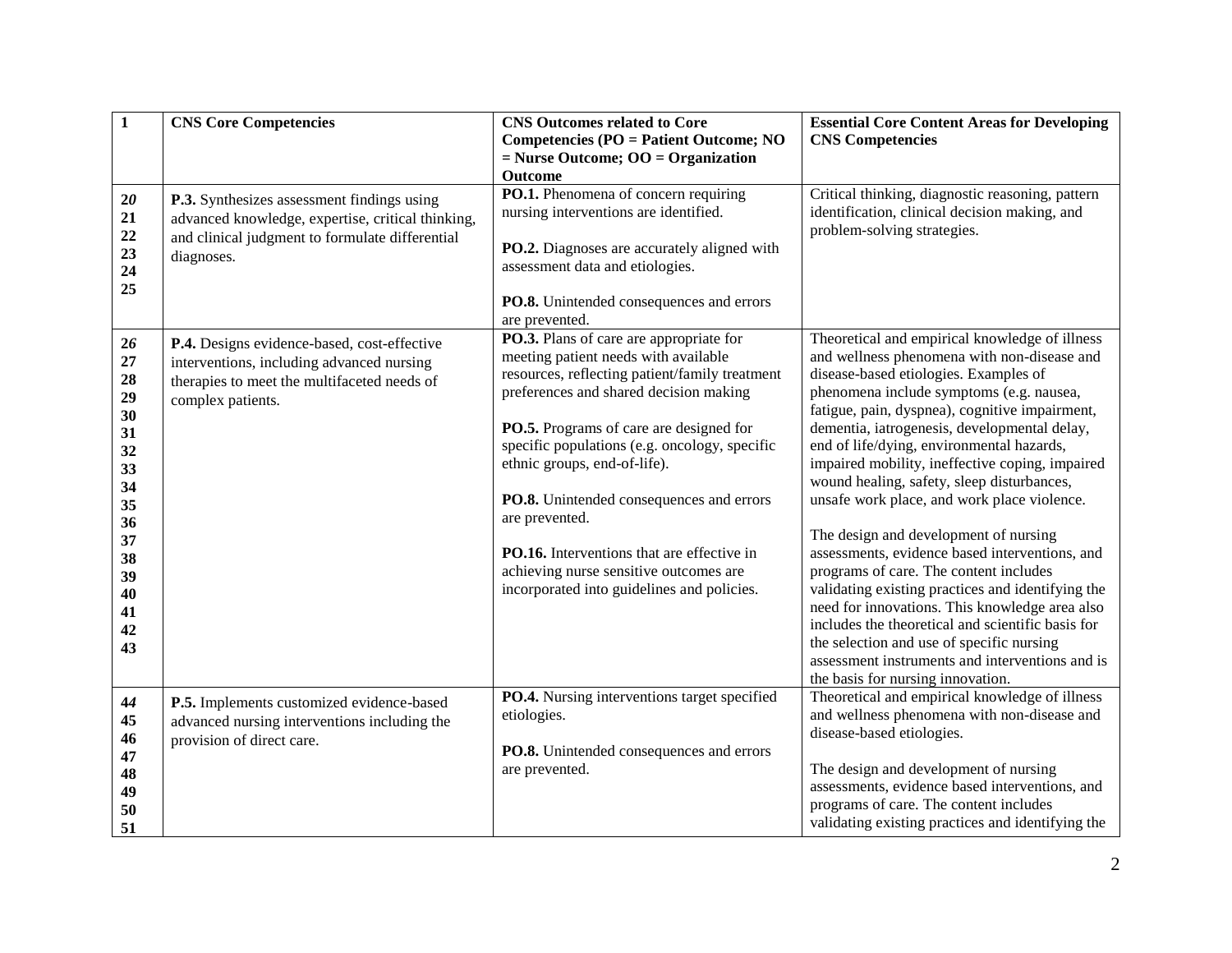| $\mathbf{1}$          | <b>CNS Core Competencies</b>                                                                    | <b>CNS Outcomes related to Core</b>                                                    | <b>Essential Core Content Areas for Developing</b>                                         |
|-----------------------|-------------------------------------------------------------------------------------------------|----------------------------------------------------------------------------------------|--------------------------------------------------------------------------------------------|
|                       |                                                                                                 | <b>Competencies (PO = Patient Outcome; NO</b>                                          | <b>CNS Competencies</b>                                                                    |
|                       |                                                                                                 | $=$ Nurse Outcome; OO $=$ Organization<br>Outcome                                      |                                                                                            |
| 52                    |                                                                                                 | PO.16 Interventions that are effective in                                              | need for innovations. This knowledge area also                                             |
| 53                    |                                                                                                 | achieving nurse sensitive outcomes are                                                 | includes the theoretical and scientific basis for                                          |
| 54                    |                                                                                                 | incorporated into guidelines and policies.                                             | the selection and use of specific nursing                                                  |
|                       |                                                                                                 |                                                                                        | assessment instruments and interventions and is                                            |
|                       |                                                                                                 |                                                                                        | the basis for nursing innovation.                                                          |
| 55                    | P.6. Prescribes medications, therapeutics,                                                      | PO.4. Nursing interventions target specified                                           | Advanced pharmacology that includes                                                        |
| 56                    | diagnostic studies, equipment, and procedures to                                                | etiologies.                                                                            | principles of pharmacodynamics,                                                            |
| 57                    | manage the health issues of patients.                                                           |                                                                                        | pharmacokinetics, pharmacotherapeutics, drug-                                              |
| 58                    |                                                                                                 | PO.7. Nursing interventions, in combination                                            | drug, and drug-food interactions pertinent to the                                          |
| 59                    |                                                                                                 | with interventions by members of other                                                 | specialty. In situations in which the CNS                                                  |
| 60                    |                                                                                                 | disciplines, result in synergistic patient                                             | desires prescriptive authority, an advanced                                                |
| 61                    |                                                                                                 | outcomes                                                                               | pharmacology course should meet statute                                                    |
|                       |                                                                                                 |                                                                                        | requirements.                                                                              |
| 62<br>63              | P.7. Designs and employs educational strategies<br>that consider readiness to learn, individual | PO.3. Plans of care are appropriate for                                                | Theories and evidence about the factors that                                               |
| 64                    | preferences, and other social determinants of                                                   | meeting patient needs with available<br>resources, reflecting patient/family treatment | influence learning, health behaviors, and the<br>teaching and coaching of learners who are |
| 65                    | health.                                                                                         | preferences and shared decision making                                                 | patients and their significant others. Examples                                            |
| 66                    |                                                                                                 |                                                                                        | of content include assessing learning needs                                                |
| 67                    |                                                                                                 | PO.13. Innovative educational programs for                                             | assessments; designing health messages and                                                 |
| 68                    |                                                                                                 | patients, families and groups are developed,                                           | health education materials to match literacy                                               |
| 69                    |                                                                                                 | implemented, and evaluated.                                                            | ability, cultural diversity, and physical                                                  |
| 70                    |                                                                                                 |                                                                                        | capability; using theories and evidence to                                                 |
| 71                    |                                                                                                 |                                                                                        | design teaching strategies to enhance learning.                                            |
| 72                    |                                                                                                 |                                                                                        |                                                                                            |
| $\overline{73}$<br>74 | P.8. Uses advanced communication skills in                                                      | PO.8. Unintended consequences and errors                                               | Relationship-based communication, conflict                                                 |
| 75                    | complex situations and difficult conversations.                                                 | are prevented.                                                                         | management, crucial conversations, peer<br>feedback, awareness of implicit bias, embracing |
| 76                    |                                                                                                 | PO.11. Collaboration with patients/clients,                                            | diversity, and shared decision making with                                                 |
| 77                    |                                                                                                 | nursing staff, as well as physicians and other                                         | patients and significant others.                                                           |
| 78                    |                                                                                                 | health care professionals, occurs as                                                   |                                                                                            |
|                       |                                                                                                 | appropriate.                                                                           |                                                                                            |
| 79                    | P.9. Provides expert consultation based on a                                                    | PO.11. Collaboration with patients/clients,                                            | Consultation theory and research, and the                                                  |
| 80                    | broad range of theories and evidence for patients                                               | nursing staff, as well as physicians and other                                         | associated process skills of serving as a clinical                                         |
| 81                    | with complex health care needs.                                                                 | health care professionals, occurs as                                                   | expert consultant.                                                                         |
|                       |                                                                                                 | appropriate.                                                                           |                                                                                            |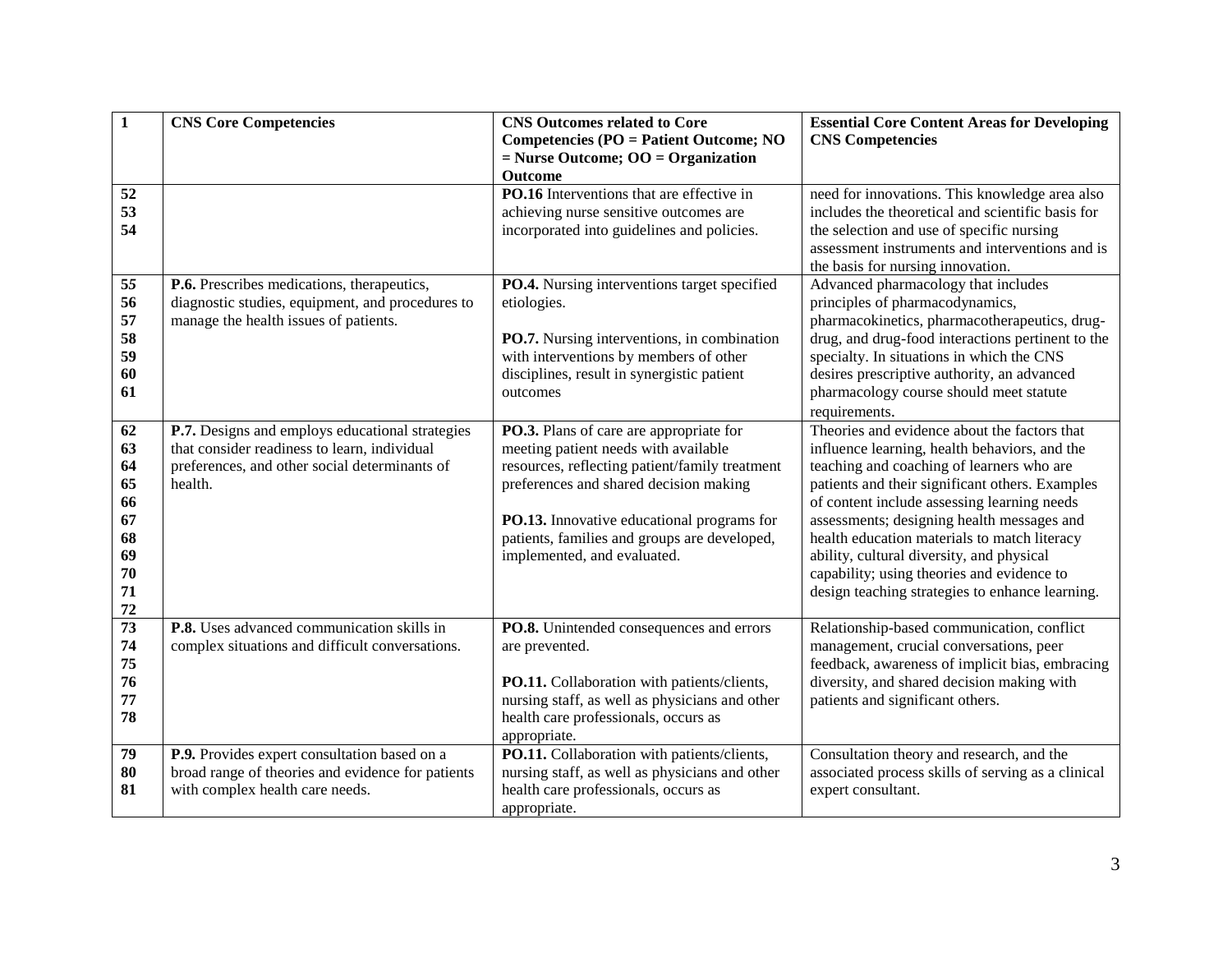| $\mathbf{1}$ | <b>CNS Core Competencies</b>                       | <b>CNS Outcomes related to Core</b>                | <b>Essential Core Content Areas for Developing</b> |
|--------------|----------------------------------------------------|----------------------------------------------------|----------------------------------------------------|
|              |                                                    | <b>Competencies (PO = Patient Outcome; NO</b>      | <b>CNS Competencies</b>                            |
|              |                                                    | $=$ Nurse Outcome; OO $=$ Organization             |                                                    |
|              |                                                    | Outcome                                            |                                                    |
| 82           | P.10. Provides education and coaching to patients  | PO.13. Innovative educational programs for         | Opportunities to provide education and             |
| 83           | with complex learning needs and atypical           | patients, families and groups are developed,       | coaching using strategies grounded in theory       |
| 84           | responses.                                         | implemented, and evaluated.                        | and evidence.                                      |
| 85           | P.11. Evaluates impact of nursing interventions    | PO.5. Programs of care are designed for            | Clinical considerations of measurements (e.g.,     |
| 86           | on patients' aggregate outcomes using a scientific | specific populations (e.g. oncology, specific      | physiological, behavioral, psychosocial) to        |
| 87           | approach.                                          | ethnic groups, end-of-life).                       | evaluate the effect of interventions on patient    |
| 88           |                                                    |                                                    | outcomes. Examples include selecting               |
| 89           |                                                    | PO.6. Prevention, alleviation, and/or              | measurement instruments for evaluation of          |
| 90           |                                                    | reduction of symptoms, functional problems,        | interventions at the individual, population, and   |
| 91           |                                                    | or risk behaviors are achieved.                    | system level, and critiquing the validity,         |
| 92           |                                                    |                                                    | reliability, and clinical applicability of         |
| 93           |                                                    | <b>PO.7.</b> Nursing interventions, in combination | measurement instruments.                           |
| 94           |                                                    | with interventions by members of other             |                                                    |
| 95           |                                                    | disciplines, result in synergistic patient         | In relation to aggregate outcomes, theories and    |
| 96           |                                                    | outcomes.                                          | evidence related to quality improvement and        |
| 97           |                                                    |                                                    | safety must be considered. Skills related to       |
| 98           |                                                    | PO.8. Unintended consequences and errors           | health informatics and database management         |
| 99<br>100    |                                                    | are prevented.                                     | and manipulation are also relevant.                |
| 101          |                                                    | PO.9. Predicted and measurable nurse-              |                                                    |
| 102          |                                                    | sensitive patient outcomes are attained            |                                                    |
| 103          |                                                    | through evidence-based practice.                   |                                                    |
| 104          |                                                    |                                                    |                                                    |
| 105          |                                                    | PO.10. Interventions have measurable               |                                                    |
| 106          |                                                    | outcomes that are incorporated into guidelines     |                                                    |
| 107          |                                                    | for practice with deletion of inappropriate        |                                                    |
| 108          |                                                    | interventions.                                     |                                                    |
| 109          |                                                    |                                                    |                                                    |
| 110          |                                                    | PO.12. Desired measurable patient/client           |                                                    |
| 111          |                                                    | outcomes are achieved. Desired outcomes of         |                                                    |
| 112          |                                                    | care may include improved clinical status,         |                                                    |
| 113          |                                                    | quality of life, functional status, alleviation or |                                                    |
| 114          |                                                    | remediation of symptoms, patient/family            |                                                    |
| 115          |                                                    | satisfaction, and cost effective care.             |                                                    |
| 116          |                                                    |                                                    |                                                    |
| 117          |                                                    |                                                    |                                                    |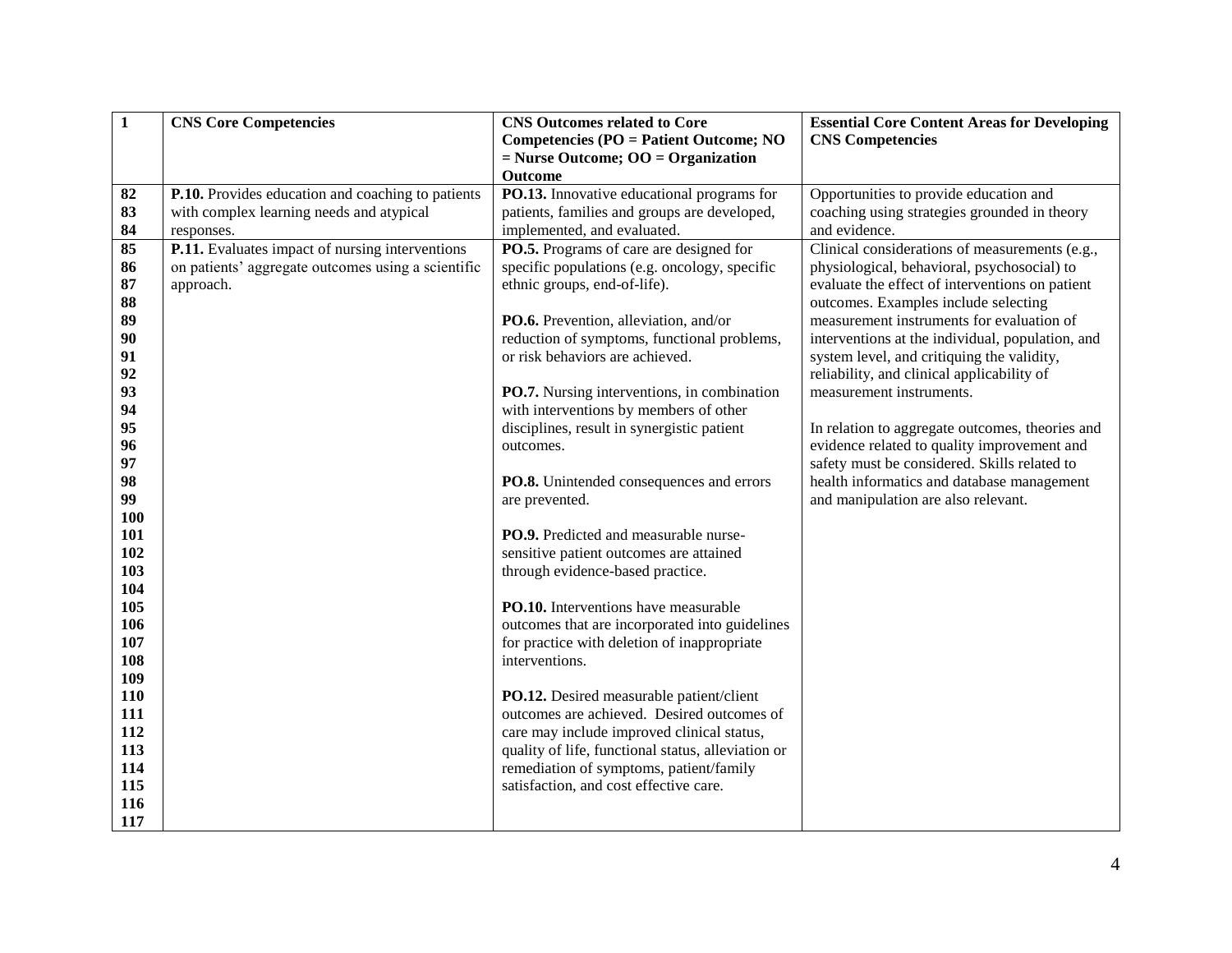| $\mathbf{1}$ | <b>CNS Core Competencies</b>                         | <b>CNS Outcomes related to Core</b>              | <b>Essential Core Content Areas for Developing</b>   |
|--------------|------------------------------------------------------|--------------------------------------------------|------------------------------------------------------|
|              |                                                      | <b>Competencies (PO = Patient Outcome; NO</b>    | <b>CNS Competencies</b>                              |
|              |                                                      | $=$ Nurse Outcome; OO $=$ Organization           |                                                      |
|              |                                                      | Outcome                                          |                                                      |
| 118          |                                                      | PO.16. Interventions that are effective in       |                                                      |
| 119          |                                                      | achieving nurse sensitive outcomes are           |                                                      |
| 120          |                                                      | incorporated into guidelines and policies.       |                                                      |
| 121          | P.12. Leads and facilitates coordinated care and     | PO.5. Programs of care are designed for          | Development of leadership skills to create a         |
| 122          | transitions in collaboration with the patient and    | specific populations (e.g. oncology, specific    | collaborative environment for interprofessional      |
| 123          | inter-professional team.                             | ethnic groups, end-of-life).                     | teams. The content encompasses interpersonal         |
| 124          |                                                      |                                                  | qualities (e.g., respectful or relationship-based    |
| 125          |                                                      | PO.11. Collaboration with patients/clients,      | communication) needed to ensure a healthy            |
| 126          |                                                      | nursing staff, as well as physicians and other   | work environment and shared goals of the             |
| 127          |                                                      | health care professionals, occurs as             | organization. This content area also includes        |
| 128          |                                                      | appropriate.                                     | care coordination and transition management.         |
| 129          |                                                      |                                                  |                                                      |
| 130          |                                                      | PO.14. Transitions of patients/clients are fully |                                                      |
| 131          |                                                      | integrated across the continuum of care to       |                                                      |
| 132          |                                                      | decrease fragmentation.                          |                                                      |
|              |                                                      | NO.6. Desired patient outcomes are achieved      |                                                      |
|              |                                                      | through the synergistic effects of collaborative |                                                      |
|              |                                                      | practice.                                        |                                                      |
| 133          | P.13. Facilitates patient and family understanding   | PO.3. Plans of care are appropriate for          | Theoretical foundations for CNS practice             |
| 134          | of the risks, benefits, and outcomes of proposed     | meeting patient needs with available             | includes theories, conceptual models and             |
| 135          | healthcare regimens to promote informed, shared      | resources, reflecting patient/family treatment   | research-based evidence that shape the CNS           |
| 136          | decision-making.                                     | preferences and shared decision making           | perspective. Content includes theories of health,    |
| 137          |                                                      |                                                  | illness, wellness, learning, stress, palliative care |
| 138          |                                                      |                                                  | and shared decision-making.                          |
| 139          |                                                      |                                                  |                                                      |
| 140          |                                                      |                                                  | Relationship-based communication, conflict           |
| 141          |                                                      |                                                  | management, crucial conversations, peer              |
| 142          |                                                      |                                                  | feedback, awareness of implicit bias, embracing      |
| 143          |                                                      |                                                  | diversity, and shared decision making with           |
| 144          |                                                      |                                                  | patients and significant others.                     |
| 145          | P.14. Facilitates resolution of ethical conflicts in | PO.11. Collaboration with patients/clients,      | The use of ethical decision making frameworks        |
| 146          | complex patient care situations.                     | nursing staff, as well as physicians and other   | as a basis for advocating for patients/families,     |
| 147          |                                                      | health care professionals, occurs as             | nurses, other health care providers, populations,    |
| 148          |                                                      | appropriate.                                     | and the community as a whole. Examples of            |
| 149          |                                                      |                                                  | content include analysis of ethical dilemmas         |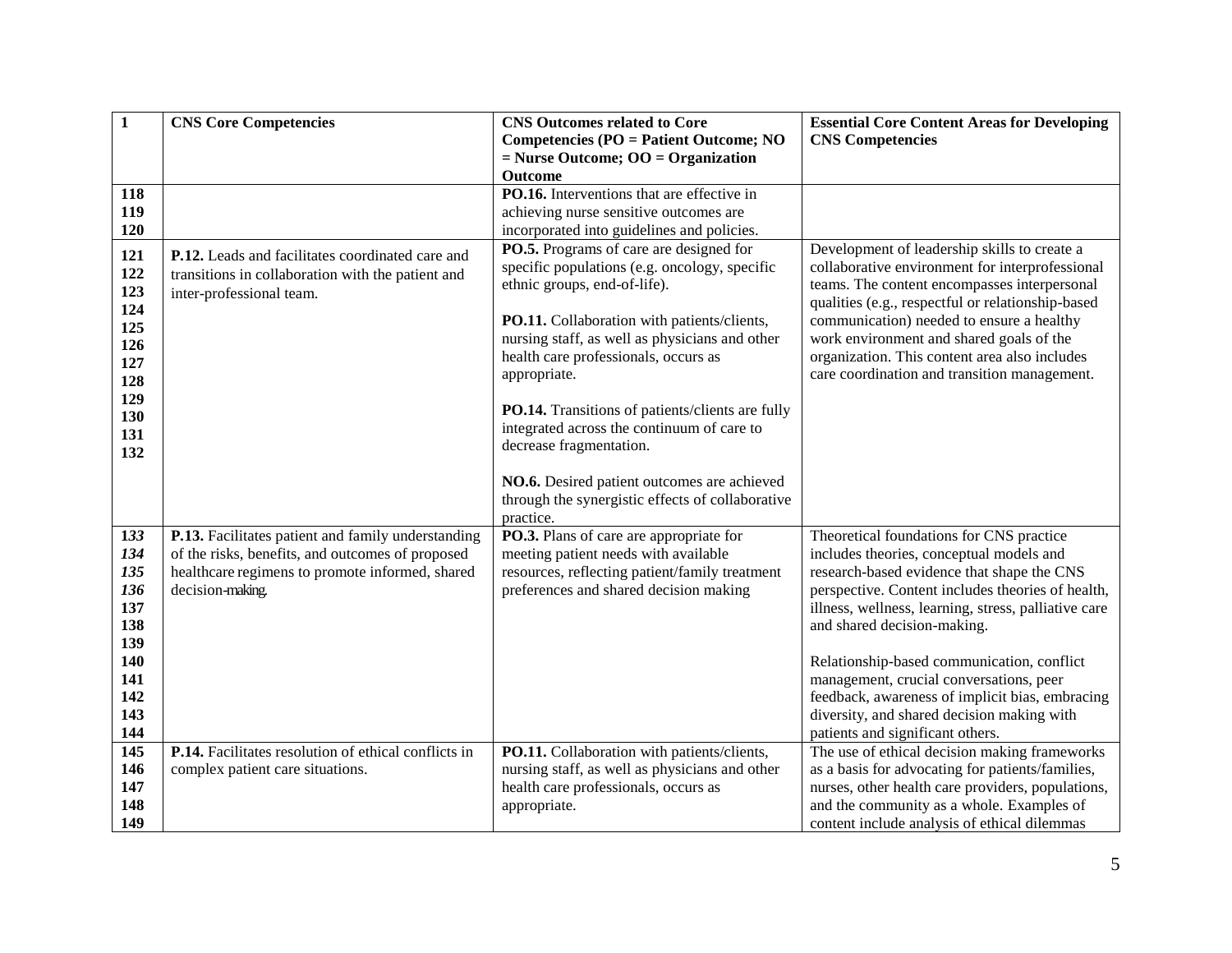| $\mathbf{1}$                                                                            | <b>CNS Core Competencies</b>                                                                                                                | <b>CNS Outcomes related to Core</b><br><b>Competencies (PO = Patient Outcome; NO</b><br>$=$ Nurse Outcome; OO $=$ Organization                                                                                                                                                                                                                                                        | <b>Essential Core Content Areas for Developing</b><br><b>CNS</b> Competencies                                                                                                                                                                                                                                                                                                                                                                                                                                                                                    |
|-----------------------------------------------------------------------------------------|---------------------------------------------------------------------------------------------------------------------------------------------|---------------------------------------------------------------------------------------------------------------------------------------------------------------------------------------------------------------------------------------------------------------------------------------------------------------------------------------------------------------------------------------|------------------------------------------------------------------------------------------------------------------------------------------------------------------------------------------------------------------------------------------------------------------------------------------------------------------------------------------------------------------------------------------------------------------------------------------------------------------------------------------------------------------------------------------------------------------|
|                                                                                         |                                                                                                                                             | Outcome                                                                                                                                                                                                                                                                                                                                                                               |                                                                                                                                                                                                                                                                                                                                                                                                                                                                                                                                                                  |
| 150<br>151                                                                              |                                                                                                                                             |                                                                                                                                                                                                                                                                                                                                                                                       | and opportunities to advocate on behalf of<br>others.                                                                                                                                                                                                                                                                                                                                                                                                                                                                                                            |
| 152<br>153<br>154<br>155<br>156<br>157<br>158                                           | P.15. Analyzes the ethical impact of scientific<br>advances, cost, clinical effectiveness on patient<br>and family values, and preferences. | PO.8. Unintended consequences and errors<br>are prevented.                                                                                                                                                                                                                                                                                                                            | The use of ethical decision making frameworks<br>as a basis for advocating for patients/families,<br>nurses, other health care providers, populations,<br>and the community as a whole. Examples of<br>content include analysis of ethical dilemmas<br>and opportunities to advocate on behalf of<br>others.                                                                                                                                                                                                                                                     |
| 159<br>160<br>161<br>162<br>163<br>164<br>164<br>165                                    | P.16. Advocates for patient's preferences and<br>rights.                                                                                    | PO.3. Plans of care are appropriate for<br>meeting patient needs with available<br>resources, reflecting patient/family treatment<br>preferences and shared decision making.<br>NO.14. Nurses have an effective voice in<br>decision-making about patient care.                                                                                                                       | The use of ethical decision making frameworks<br>as a basis for advocating for patients/families,<br>nurses, other health care providers, populations,<br>and the community as a whole. Examples of<br>content include analysis of ethical dilemmas<br>and opportunities to advocate on behalf of<br>others.                                                                                                                                                                                                                                                     |
| 166                                                                                     |                                                                                                                                             | <b>Nurses and Nursing Practice Sphere of Impact</b>                                                                                                                                                                                                                                                                                                                                   |                                                                                                                                                                                                                                                                                                                                                                                                                                                                                                                                                                  |
| 167<br>168<br>169<br>170<br>171<br>172<br>173<br>174<br>175<br>176<br>177<br>178<br>179 | N.1. Provides expert specialty consultation to<br>nurses related to complex patient care needs.                                             | PO.11. Collaboration with patients/clients,<br>nursing staff, as well as physicians and other<br>health care professionals, occurs as<br>appropriate.<br>NO.3. The research and scientific base for<br>innovations is articulated, understandable, and<br>accessible.<br>NO.6. Desired patient outcomes are achieved<br>through the synergistic effects of collaborative<br>practice. | Consultation theory and research, and the<br>associated process skills of serving as a clinical<br>expert consultant. Learning activities may<br>include identifying a problem for which a<br>consultant is appropriate; clarifying the role of a<br>consultant in problem-solving; developing<br>alternative strategies for a client/consultee to<br>consider; understanding revenue-generating<br>processes; and using clinical expertise as a<br>power base.<br>Theoretical and empirical knowledge of illness<br>and wellness phenomena with non-disease and |
|                                                                                         |                                                                                                                                             | NO.9. Nurses engage in learning experiences<br>to advance or maintain competence.                                                                                                                                                                                                                                                                                                     | disease-based etiologies.                                                                                                                                                                                                                                                                                                                                                                                                                                                                                                                                        |
| 180<br>181<br>182                                                                       | N.2. Promotes interventions that prevent the<br>impact of implicit bias on relationship building<br>and outcomes.                           | NO.12. The impact of implicit bias on<br>relationships and outcomes is recognized and<br>minimized.                                                                                                                                                                                                                                                                                   | Development of intellectual skills that underpin<br>the essential characteristics and competencies of<br>the CNS. These skills are used to determine the                                                                                                                                                                                                                                                                                                                                                                                                         |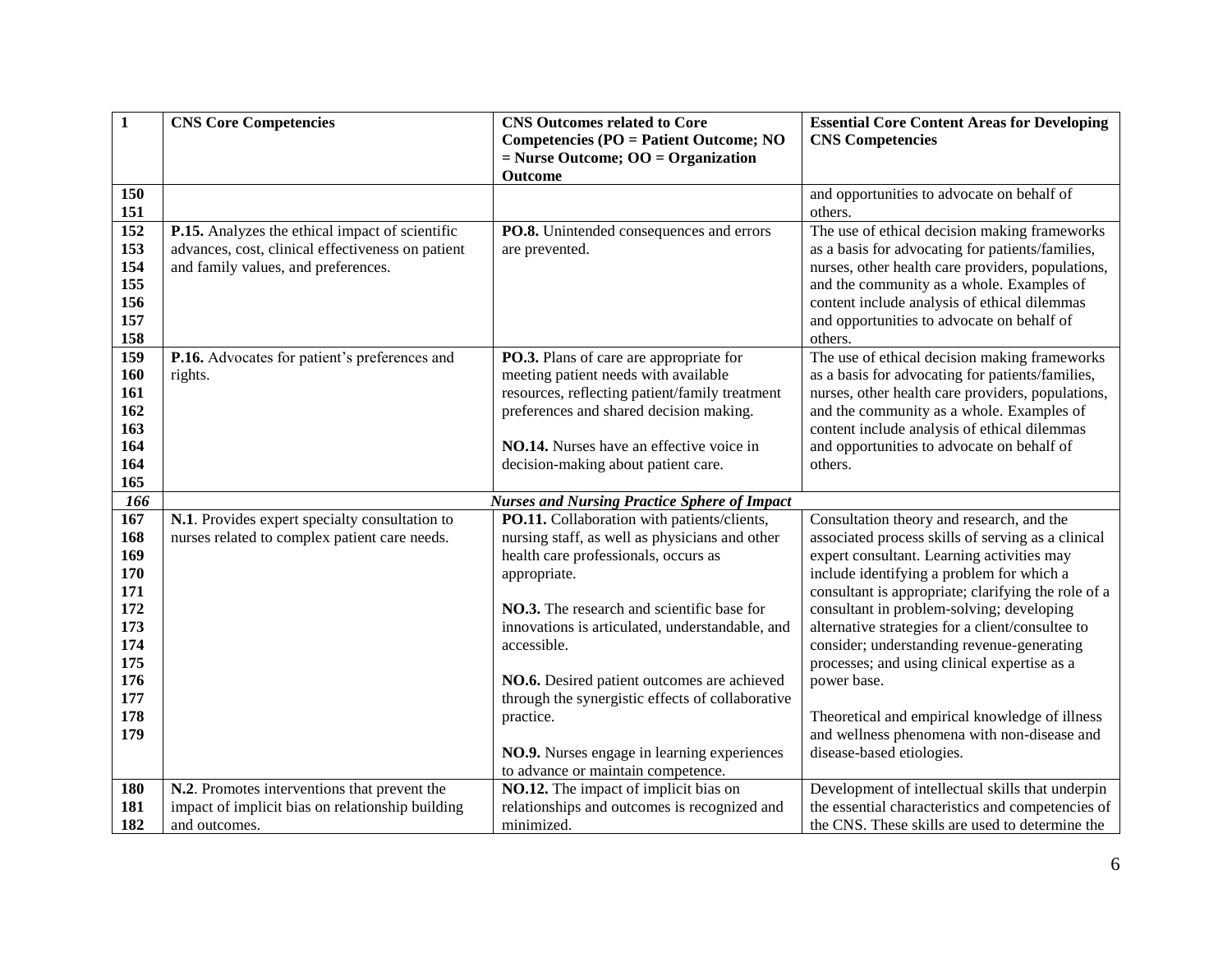| $\mathbf{1}$ | <b>CNS Core Competencies</b>                                                                              | <b>CNS Outcomes related to Core</b>                                                     | <b>Essential Core Content Areas for Developing</b>                                                |
|--------------|-----------------------------------------------------------------------------------------------------------|-----------------------------------------------------------------------------------------|---------------------------------------------------------------------------------------------------|
|              |                                                                                                           | <b>Competencies (PO = Patient Outcome; NO</b><br>$=$ Nurse Outcome; OO $=$ Organization | <b>CNS Competencies</b>                                                                           |
|              |                                                                                                           | <b>Outcome</b>                                                                          |                                                                                                   |
| 183          |                                                                                                           |                                                                                         | appropriate application of evidence to                                                            |
| 184          |                                                                                                           |                                                                                         | individuals or population groups. This content                                                    |
| 184          |                                                                                                           |                                                                                         | also includes the ability to reframe and hold                                                     |
| 186          |                                                                                                           |                                                                                         | biases and stereotypes in abeyance.                                                               |
| 187          |                                                                                                           |                                                                                         |                                                                                                   |
| 188          |                                                                                                           |                                                                                         | Relationship-based communication, conflict                                                        |
| 189          |                                                                                                           |                                                                                         | management, crucial conversations, peer                                                           |
| 190          |                                                                                                           |                                                                                         | feedback, awareness of implicit bias, embracing                                                   |
| 191          |                                                                                                           |                                                                                         | diversity, and shared decision making with                                                        |
| 192          |                                                                                                           |                                                                                         | patients and significant others.                                                                  |
| 193<br>194   |                                                                                                           |                                                                                         |                                                                                                   |
| 195          | N.3. Advocates for nurses to practice to the full<br>extent of their role in the delivery of health care. | NO.5. Nurses are empowered to solve patient<br>care problems at the point of service.   | The use of ethical decision making frameworks<br>as a basis for advocating for patients/families, |
| 196          |                                                                                                           |                                                                                         | nurses, other health care providers, populations,                                                 |
| 197          |                                                                                                           | NO.14. Nurses have an effective voice in                                                | and the community as a whole. Examples of                                                         |
| 198          |                                                                                                           | decision-making about patient care.                                                     | content include analysis of ethical dilemmas                                                      |
| 199          |                                                                                                           |                                                                                         | and opportunities to advocate on behalf of                                                        |
| 200          |                                                                                                           |                                                                                         | others.                                                                                           |
| 201          | N.4. Leads efforts to resolve ethical conflict and                                                        | NO.8. Nurses experience job satisfaction.                                               | The use of ethical decision making frameworks                                                     |
| 202          | moral distress experienced by nurses and nursing                                                          |                                                                                         | as a basis for advocating for patients/families,                                                  |
| 203          | staff.                                                                                                    |                                                                                         | nurses, other health care providers, populations,                                                 |
| 204          |                                                                                                           |                                                                                         | and the community as a whole. Examples of                                                         |
| 205          |                                                                                                           |                                                                                         | content include analysis of ethical dilemmas                                                      |
| 206          |                                                                                                           |                                                                                         | and opportunities to advocate on behalf of                                                        |
| 207          |                                                                                                           |                                                                                         | others.                                                                                           |
| 208          | N.5. Fosters a healthy work environment by                                                                | PO.11. Collaboration with patients/clients,                                             | The focus is on expert interpersonal                                                              |
| 209          | exhibiting positive regard, conveying mutual                                                              | nursing staff, as well as physicians and other                                          | communication with patients/families, nurses                                                      |
| 300<br>301   | respect, and acknowledging the contributions of                                                           | health care professionals, occurs as                                                    | and nursing personnel, and representatives from                                                   |
| 302          | others.                                                                                                   | appropriate.                                                                            | other disciplines at all levels within the system.                                                |
| 303          |                                                                                                           | NO.8. Nurses experience job satisfaction.                                               |                                                                                                   |
| 304          |                                                                                                           |                                                                                         |                                                                                                   |
| 305          |                                                                                                           | NO.11. Competent Nursing personnel are                                                  |                                                                                                   |
| 306          |                                                                                                           | retained due to increased job satisfaction and                                          |                                                                                                   |
|              |                                                                                                           | career enhancement.                                                                     |                                                                                                   |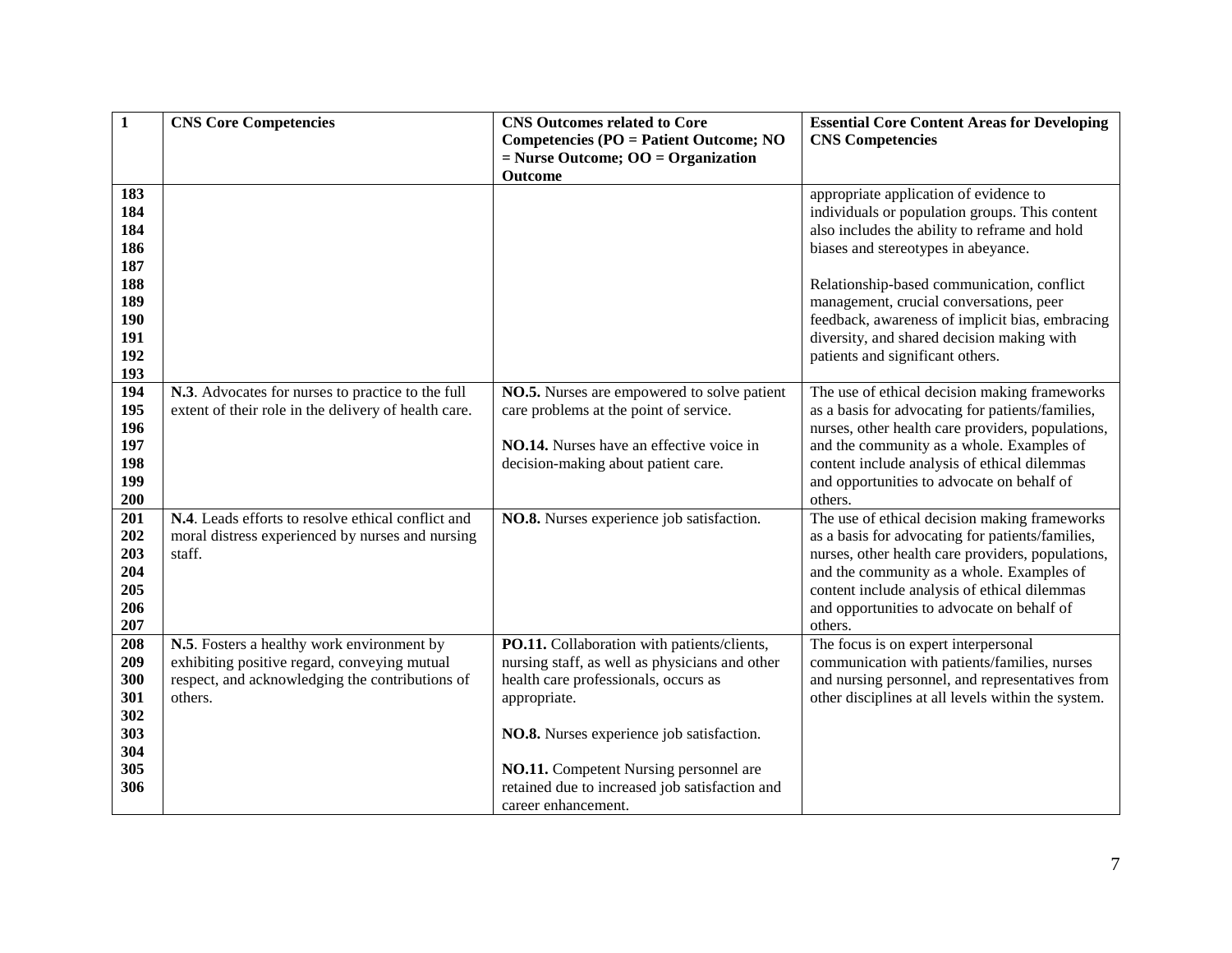| $\mathbf{1}$ | <b>CNS Core Competencies</b>                       | <b>CNS Outcomes related to Core</b>                                                  | <b>Essential Core Content Areas for Developing</b>                                             |
|--------------|----------------------------------------------------|--------------------------------------------------------------------------------------|------------------------------------------------------------------------------------------------|
|              |                                                    | <b>Competencies (PO = Patient Outcome; NO</b>                                        | <b>CNS Competencies</b>                                                                        |
|              |                                                    | $=$ Nurse Outcome; OO $=$ Organization                                               |                                                                                                |
|              |                                                    | Outcome                                                                              |                                                                                                |
| 307          | N.6. Employs conflict management and               | NO.8. Nurses experience job satisfaction.                                            | Relationship-based communication, conflict                                                     |
| 308          | negotiation skills to promote a healthy work       |                                                                                      | management, crucial conversations, peer                                                        |
| 309          | environment.                                       | <b>NO.11.</b> Competent Nursing personnel are                                        | feedback, awareness of implicit bias, embracing                                                |
| 310          |                                                    | retained due to increased job satisfaction and                                       | diversity, and shared decision making with                                                     |
| 311          |                                                    | career enhancement.                                                                  | patients and significant others.                                                               |
| 312          | N.7. Assesses the nursing practice environment     | NO.1. Knowledge and skill development                                                | Quality improvement theories and models;                                                       |
| 313          | and processes for improvement opportunities.       | needs of nurses are delineated.                                                      | quality improvement processes; process                                                         |
| 314          |                                                    |                                                                                      | mapping and evaluation; root cause analysis;                                                   |
| 315          |                                                    | NO.11. Competent Nursing personnel are                                               | monitoring of indicators; data analysis and                                                    |
| 316          |                                                    | retained due to increased job satisfaction and                                       | interpretation from a QI perspective;                                                          |
| 317          |                                                    | career enhancement.                                                                  | communicating quality information;                                                             |
| 318          |                                                    |                                                                                      | understanding and measuring a culture of                                                       |
| 319          |                                                    |                                                                                      | safety; complex adaptive systems and human                                                     |
| 320          |                                                    |                                                                                      | factors theory and evidence.                                                                   |
| 321          | N.8. Uses evidence-based knowledge as a            | PO.6. Prevention, alleviation, and/or                                                | Theoretical foundations for CNS practice                                                       |
| 322          | foundation for nursing practice to achieve optimal | reduction of symptoms, functional problems,                                          | includes theories, conceptual models and                                                       |
| 323          | nurse-sensitive outcomes.                          | or risk behaviors are achieved.                                                      | research-based evidence that shape the CNS                                                     |
| 324          |                                                    |                                                                                      | perspective. Content includes theories of health,                                              |
| 325          |                                                    | PO.9. Predicted and measurable nurse-                                                | illness, wellness, learning, stress, palliative care                                           |
| 326          |                                                    | sensitive patient outcomes are attained                                              | and shared decision-making.                                                                    |
| 327          |                                                    | through evidence-based practice.                                                     |                                                                                                |
| 328          |                                                    |                                                                                      | Design and development of evidence based                                                       |
| 329          |                                                    | PO.10. Interventions have measurable                                                 | innovative nursing interventions through the                                                   |
| 330          |                                                    | outcomes that are incorporated into guidelines                                       | design and development of nursing                                                              |
| 331          |                                                    | for practice with deletion of inappropriate                                          | assessments, evidence based interventions, and                                                 |
| 332          |                                                    | interventions.                                                                       | programs of care. The content includes                                                         |
| 333          |                                                    |                                                                                      | validating existing practices and identifying the                                              |
| 334<br>335   |                                                    | PO.16. Interventions that are effective in                                           | need for innovations. This knowledge area also                                                 |
| 336          |                                                    | achieving nurse sensitive outcomes are<br>incorporated into guidelines and policies. | includes the theoretical and scientific basis for<br>the selection and use of specific nursing |
| 337          |                                                    |                                                                                      | assessment instruments and interventions and is                                                |
| 338          |                                                    | NO.2. Evidence-based practices are used by                                           | the basis for nursing innovation.                                                              |
| 339          |                                                    | nurses.                                                                              |                                                                                                |
| 340          |                                                    |                                                                                      |                                                                                                |
| 341          |                                                    |                                                                                      |                                                                                                |
| 342          |                                                    |                                                                                      |                                                                                                |
|              |                                                    |                                                                                      |                                                                                                |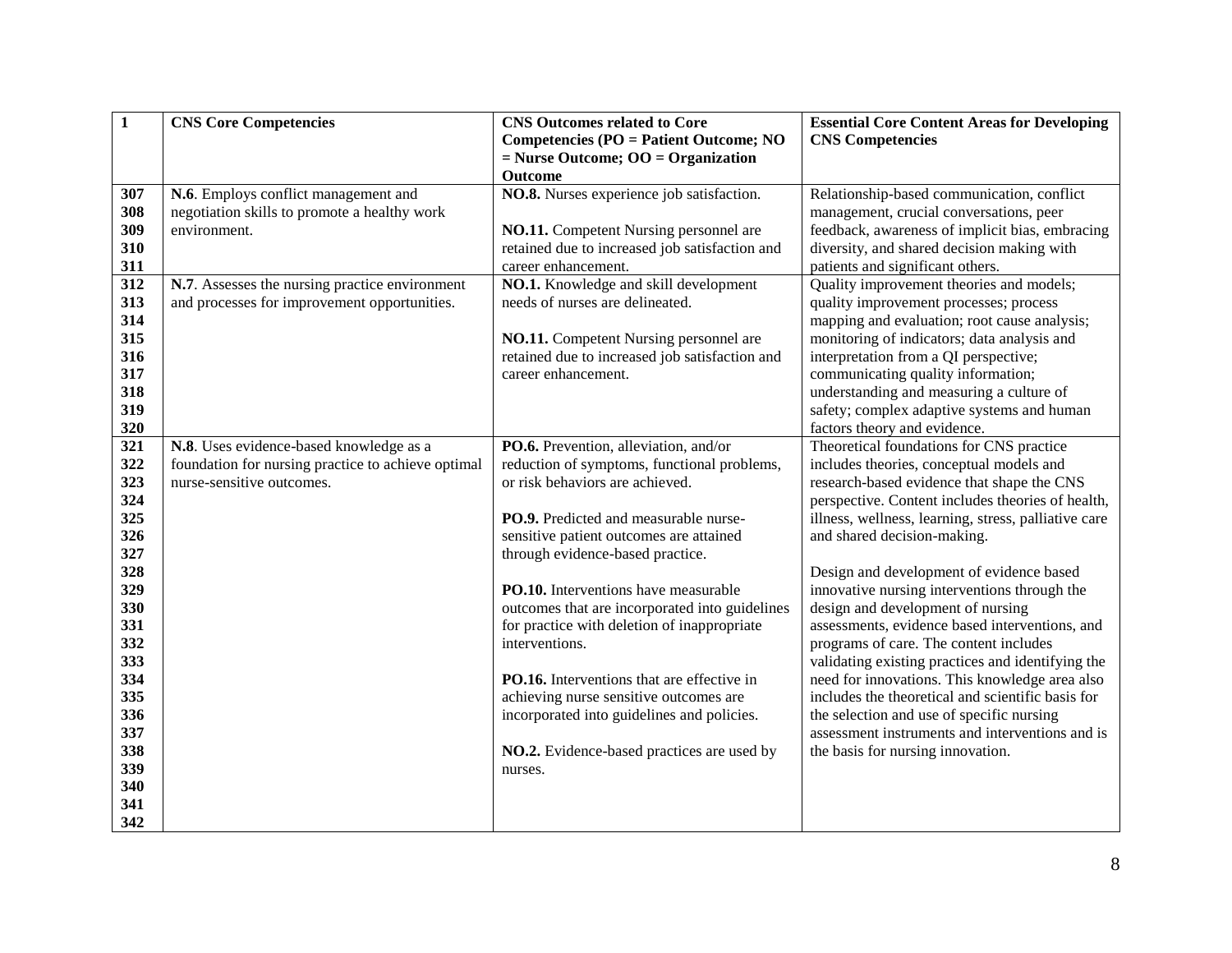| $\mathbf{1}$                                                                                          | <b>CNS Core Competencies</b>                                                                                                               | <b>CNS Outcomes related to Core</b><br><b>Competencies (PO = Patient Outcome; NO</b><br>$=$ Nurse Outcome; OO $=$ Organization                                                                                                                                       | <b>Essential Core Content Areas for Developing</b><br><b>CNS Competencies</b>                                                                                                                                                                                                                                                                                                                                                                                                                                                                                                                                                           |
|-------------------------------------------------------------------------------------------------------|--------------------------------------------------------------------------------------------------------------------------------------------|----------------------------------------------------------------------------------------------------------------------------------------------------------------------------------------------------------------------------------------------------------------------|-----------------------------------------------------------------------------------------------------------------------------------------------------------------------------------------------------------------------------------------------------------------------------------------------------------------------------------------------------------------------------------------------------------------------------------------------------------------------------------------------------------------------------------------------------------------------------------------------------------------------------------------|
|                                                                                                       |                                                                                                                                            | Outcome<br>NO.3. The research and scientific base for<br>innovations is articulated, understandable, and<br>accessible.                                                                                                                                              |                                                                                                                                                                                                                                                                                                                                                                                                                                                                                                                                                                                                                                         |
| 343<br>344<br>345<br>346<br>347<br>348<br>349<br>350<br>351<br>352<br>353<br>354<br>355<br>356<br>357 | N.9. Mentors nurses and nursing staff in using<br>evidence-based practice principles.                                                      | NO.2. Evidence-based practices are used by<br>nurses.                                                                                                                                                                                                                | Evidence based practice processes for the<br>purpose of translating knowledge into nursing<br>practice. Examples of content include<br>identifying problems and examining the<br>evidence base of current practice, creating<br>PICO questions, understanding and leveraging<br>evidence hierarchies, creating effective search<br>strategies, appraising evidence using reliable<br>and valid tools, selecting best practices, using<br>project management skills and knowledge<br>translation theory to apply evidence in practice,<br>evaluating the outcomes of new evidence based<br>practices, and planning for sustaining gains. |
| 358<br>359<br>360<br>361<br>362<br>363<br>364<br>365<br>366                                           | N.10. Leads nurses in the process of planning,<br>implementing, and evaluating change considering<br>intended and unintended consequences. | PO.8. Unintended consequences and errors<br>are prevented.<br>NO.13. Educational programs that advance<br>the practice of nursing are developed,<br>implemented, evaluated, and linked to<br>evidence-based practice and effects on clinical<br>and fiscal outcomes. | Use of theory and evidence to implement<br>change in the practice setting. Examples of<br>experiences and content may include<br>relationship development, empowerment,<br>persuasion, negotiation, and collaboration.<br>Experiences should include project<br>management and knowledge translation. The<br>focus of change strategies includes all three<br>spheres of impact.                                                                                                                                                                                                                                                        |
| 367<br>368<br>369<br>370<br>371<br>372<br>373<br>374                                                  | N.11. Evaluates the outcomes of nursing practice<br>using methods that provide valid data.                                                 | PO.6. Prevention, alleviation, and/or<br>reduction of symptoms, functional problems,<br>or risk behaviors are achieved.<br>PO.8. Unintended consequences and errors<br>are prevented.                                                                                | Selecting measurement instruments for<br>evaluation of interventions at the individual,<br>population, and system level, and critiquing<br>their validity, reliability, and clinical<br>applicability. Additional content includes<br>consideration of system characteristics,<br>resources, and variance; and methods of                                                                                                                                                                                                                                                                                                               |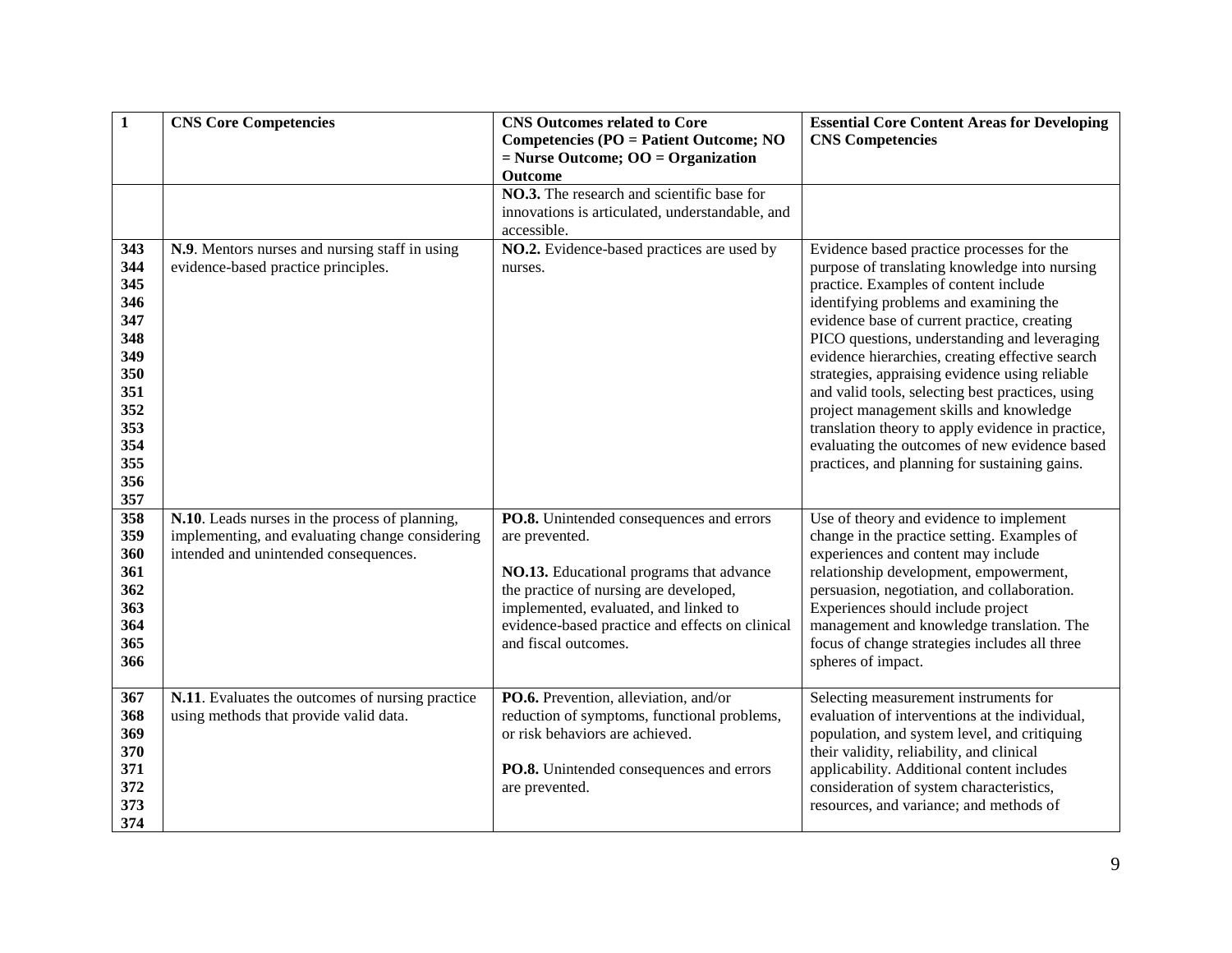| $\mathbf{1}$ | <b>CNS Core Competencies</b>                      | <b>CNS Outcomes related to Core</b>                                               | <b>Essential Core Content Areas for Developing</b> |
|--------------|---------------------------------------------------|-----------------------------------------------------------------------------------|----------------------------------------------------|
|              |                                                   | <b>Competencies (PO = Patient Outcome; NO</b>                                     | <b>CNS Competencies</b>                            |
|              |                                                   | $=$ Nurse Outcome; OO $=$ Organization                                            |                                                    |
|              |                                                   | Outcome                                                                           |                                                    |
| 375          |                                                   | PO.9. Predicted and measurable nurse-                                             | selecting outcomes of interest. Other content      |
| 376          |                                                   | sensitive patient outcomes are attained                                           | includes informatics.                              |
| 377          |                                                   | through evidence-based practice.                                                  |                                                    |
| 378          |                                                   |                                                                                   |                                                    |
| 379          |                                                   | PO.12. Desired measurable patient/client                                          |                                                    |
| 380          |                                                   | outcomes are achieved. Desired outcomes of                                        |                                                    |
| 381          |                                                   | care may include improved clinical status,                                        |                                                    |
| 382          |                                                   | quality of life, functional status, alleviation or                                |                                                    |
| 383<br>384   |                                                   | remediation of symptoms, patient/family<br>satisfaction, and cost effective care. |                                                    |
| 385          |                                                   |                                                                                   |                                                    |
| 386          |                                                   | NO.6. Desired patient outcomes are achieved                                       |                                                    |
| 387          |                                                   | through the synergistic effects of collaborative                                  |                                                    |
|              |                                                   | practice.                                                                         |                                                    |
| 388          | N.12. Facilitates opportunities for nurses,       | NO.1. Knowledge and skill development                                             | Theories and evidence about the factors that       |
| 389          | students, and other staff to acquire new          | needs of nurses are delineated.                                                   | influence learning, health behaviors, and the      |
| 390          | knowledge and skills that foster professional     |                                                                                   | teaching and coaching of learners who are          |
| 391          | development.                                      | NO.7. Nurses' career enhancement programs                                         | patients and their significant others, nurses, and |
| 392          |                                                   | are ongoing, accessible, innovative, and                                          | other health care professionals. Learning          |
| 393          |                                                   | effective.                                                                        | activities may include the process of conducting   |
| 394          |                                                   |                                                                                   | needs assessments; designing health messages       |
| 395          |                                                   | NO.9. Nurses engage in learning experiences                                       | and health education materials to match literacy   |
| 396          |                                                   | to advance or maintain competence.                                                | ability, cultural diversity, and physical          |
| 397          |                                                   |                                                                                   | capability; using theories and evidence to         |
| 398          |                                                   | NO.11. Competent Nursing personnel are                                            | design teaching strategies to enhance learning;    |
| 399          |                                                   | retained due to increased job satisfaction and                                    | mentoring; and developing professional growth      |
| 400          |                                                   | career enhancement.                                                               | strategies.                                        |
| 401          |                                                   |                                                                                   |                                                    |
| 402          | N.13. Engages nurses in reflective practice       | NO.1. Knowledge and skill development                                             | Designing strategies related to mentoring and      |
| 403          | activities that promote self-awareness and invite | needs of nurses are delineated.                                                   | developing professional growth.                    |
| 404          | peer feedback to improve the practice of nursing. |                                                                                   |                                                    |
| 405          |                                                   | NO.3. The research and scientific base for                                        |                                                    |
| 406          |                                                   | innovations is articulated, understandable, and                                   |                                                    |
| 407          |                                                   | accessible.                                                                       |                                                    |
| 408          |                                                   |                                                                                   |                                                    |
| 409          |                                                   |                                                                                   |                                                    |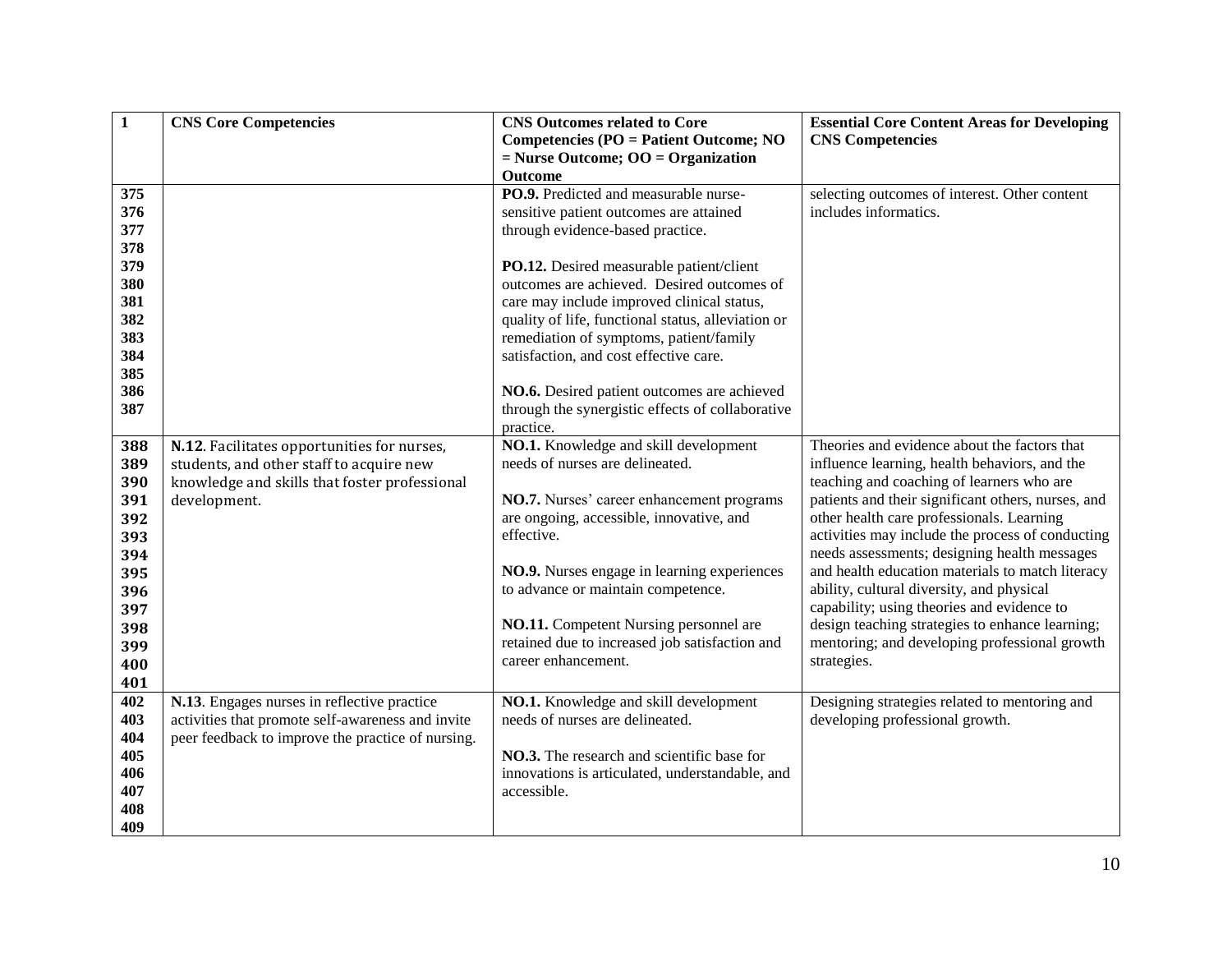| $\mathbf{1}$ | <b>CNS Core Competencies</b>                            | <b>CNS Outcomes related to Core</b>                                               | <b>Essential Core Content Areas for Developing</b> |
|--------------|---------------------------------------------------------|-----------------------------------------------------------------------------------|----------------------------------------------------|
|              |                                                         | <b>Competencies (PO = Patient Outcome; NO</b>                                     | <b>CNS Competencies</b>                            |
|              |                                                         | $=$ Nurse Outcome; OO $=$ Organization                                            |                                                    |
|              |                                                         | <b>Outcome</b>                                                                    |                                                    |
| 410          |                                                         | <b>NO.4.</b> Nurses are able to articulate their                                  |                                                    |
| 411          |                                                         | unique contributions to patient care and nurse-                                   |                                                    |
| 412          |                                                         | sensitive outcomes.                                                               |                                                    |
| 413          |                                                         |                                                                                   |                                                    |
| 414          |                                                         | NO.9. Nurses engage in learning experiences                                       |                                                    |
|              |                                                         | to advance or maintain competence.                                                |                                                    |
| 415          | N.14. Mentors nurses to analyze legislative,            | NO.10. Nurses use resources judiciously to                                        | CNS participation in advocacy with an              |
| 416          | regulatory, and fiscal policies that impact nursing     | review overall costs of care and enhance the                                      | emphasis on the CNS role in policy                 |
| 417          | practice and patient outcomes.                          | quality of patient care.                                                          | development, influence, and action as well as      |
| 418          |                                                         |                                                                                   | mentoring nurses in this process.                  |
| 419          |                                                         | NO.13. Educational programs that advance                                          |                                                    |
| 420          |                                                         | the practice of nursing are developed,                                            |                                                    |
| 421          |                                                         | implemented, evaluated, and linked to                                             |                                                    |
| 422          |                                                         | evidence-based practice and effects on clinical                                   |                                                    |
| 423          |                                                         | and fiscal outcomes.                                                              |                                                    |
| 424          |                                                         |                                                                                   |                                                    |
| 425          |                                                         | NO.14. Nurses have an effective voice in                                          |                                                    |
| 426          |                                                         | decision-making about patient care.                                               |                                                    |
| 427          |                                                         |                                                                                   |                                                    |
| 428          |                                                         | <b>OO.9.</b> Decision makers within the institution                               |                                                    |
| 429          |                                                         | are informed about practice problems, factors                                     |                                                    |
| 430          |                                                         | contributing to the problems, and the                                             |                                                    |
| 431          |                                                         | significance of those problems with respect to                                    |                                                    |
| 432          |                                                         | outcomes and costs.                                                               |                                                    |
| 433          |                                                         |                                                                                   |                                                    |
| 434          |                                                         | <b>OO.12.</b> Staff comply with policies, protocols                               |                                                    |
| 435          |                                                         | and standards of care that reflect regulatory                                     |                                                    |
| 436<br>437   |                                                         | requirements and standards.                                                       |                                                    |
| 438          |                                                         |                                                                                   |                                                    |
| 439          |                                                         | <b>OO.13.</b> Policy-making bodies are influenced                                 |                                                    |
|              |                                                         | to develop regulations/procedures to improve<br>patient care and health services. |                                                    |
| 440          |                                                         | <b>Organization/System Sphere of Impact</b>                                       |                                                    |
| 441          | <b>O.1</b> . Cultivates a practice environment in which | PO.11. Collaboration with patients/clients,                                       | The focus is on expert interpersonal               |
| 442          | mutual respect, communication, and collaboration        | nursing staff, as well as physicians and other                                    | communication with patients/families, nurses       |
|              |                                                         |                                                                                   |                                                    |
| 443          | contribute to safe, quality outcomes.                   |                                                                                   | and nursing personnel, and representatives from    |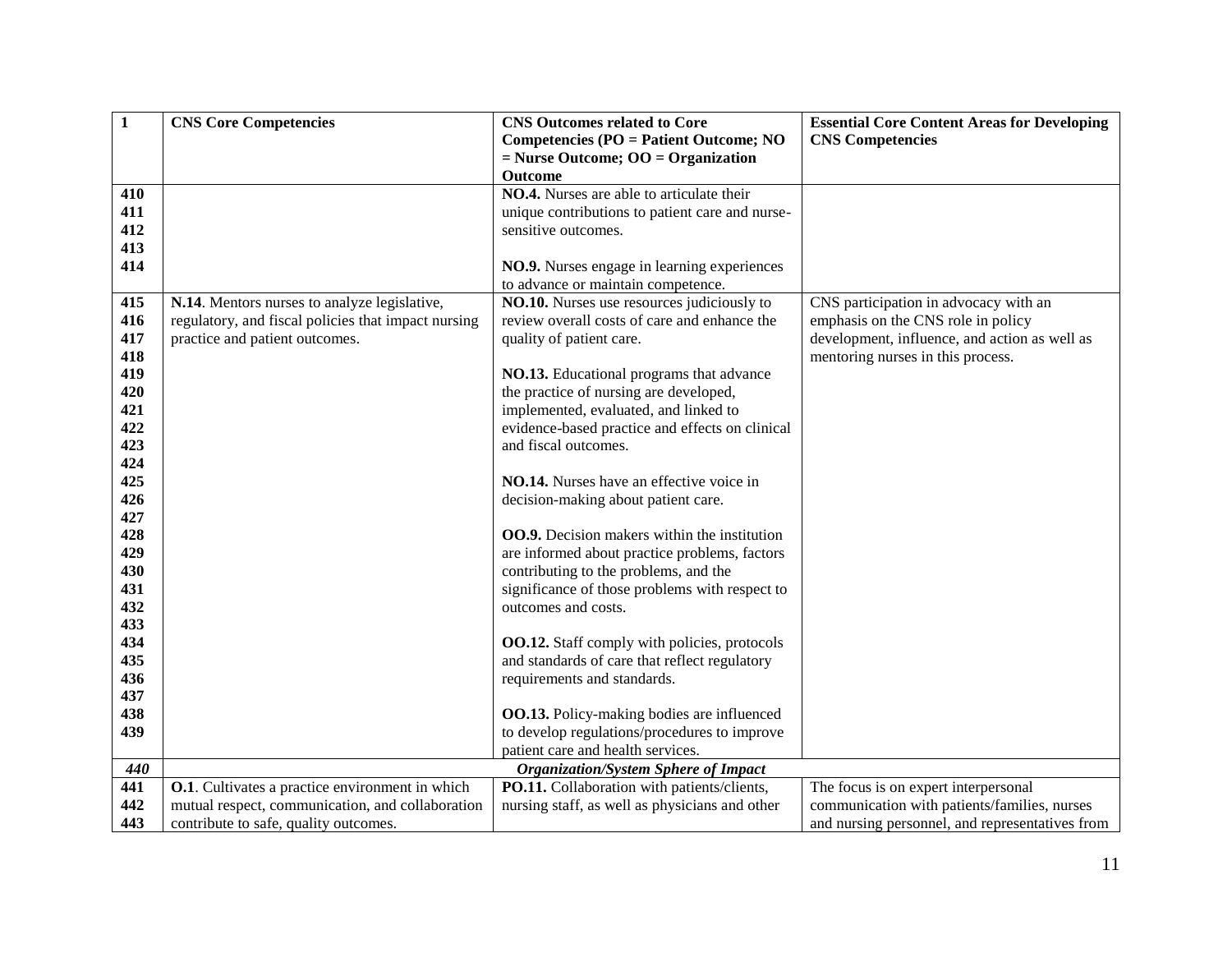| $\mathbf{1}$ | <b>CNS Core Competencies</b>                                                                          | <b>CNS Outcomes related to Core</b>                  | <b>Essential Core Content Areas for Developing</b>                                                    |
|--------------|-------------------------------------------------------------------------------------------------------|------------------------------------------------------|-------------------------------------------------------------------------------------------------------|
|              |                                                                                                       | <b>Competencies (PO = Patient Outcome; NO</b>        | <b>CNS Competencies</b>                                                                               |
|              |                                                                                                       | $=$ Nurse Outcome; OO $=$ Organization               |                                                                                                       |
|              |                                                                                                       | Outcome                                              |                                                                                                       |
| 444          |                                                                                                       | health care professionals, occurs as                 | other disciplines at all levels within the system.                                                    |
| 445          |                                                                                                       | appropriate.                                         | Examples include relationship-based                                                                   |
| 446          |                                                                                                       |                                                      | communication, conflict management, crucial                                                           |
| 447          |                                                                                                       | NO.5. Nurses are empowered to solve patient          | conversations, peer feedback, awareness of                                                            |
| 448          |                                                                                                       | care problems at the point of service.               | implicit bias, embracing diversity, and shared                                                        |
| 449          |                                                                                                       |                                                      | decision making with patients and significant                                                         |
| 450          |                                                                                                       | NO.6. Desired patient outcomes are achieved          | others. Additional examples include leadership                                                        |
| 451          |                                                                                                       | through the synergistic effects of collaborative     | theory, development of leadership skills, team                                                        |
| 452          |                                                                                                       | practice.                                            | building and the ability to convey a shared                                                           |
| 453          |                                                                                                       |                                                      | vision for practice.                                                                                  |
| 454          |                                                                                                       | NO.8. Nurses experience job satisfaction.            |                                                                                                       |
| 455          |                                                                                                       |                                                      | Developing skills to create a collaborative                                                           |
| 456          |                                                                                                       | NO.14. Nurses have an effective voice in             | environment for interprofessional teams. The                                                          |
| 457          |                                                                                                       | decision-making about patient care.                  | content encompasses interpersonal qualities                                                           |
| 458          |                                                                                                       |                                                      | (e.g., respectful or relationship-based                                                               |
| 459          |                                                                                                       | <b>OO.11.</b> Patient care programs are aligned with | communication) needed to ensure a healthy                                                             |
| 460          |                                                                                                       | the organization's strategic imperatives,            | work environment and shared goals of the                                                              |
| 461          |                                                                                                       | mission, vision, philosophy and values.              | organization.                                                                                         |
| 462<br>463   | O.2. Uses leadership, team building, negotiation,<br>collaboration, and conflict resolution skills to | PO.11. Collaboration with patients/clients,          | The focus is on expert interpersonal                                                                  |
| 464          |                                                                                                       | nursing staff, as well as physicians and other       | communication with patients/families, nurses                                                          |
| 465          | build partnerships within and across systems<br>and/or communities.                                   | health care professionals, occurs as                 | and nursing personnel, and representatives from<br>other disciplines at all levels within the system. |
| 466          |                                                                                                       | appropriate.                                         | Examples include relationship-based                                                                   |
| 467          |                                                                                                       | NO.6. Desired patient outcomes are achieved          | communication, conflict management, crucial                                                           |
| 468          |                                                                                                       | through the synergistic effects of collaborative     | conversations, peer feedback, awareness of                                                            |
| 469          |                                                                                                       | practice.                                            | implicit bias, embracing diversity, and shared                                                        |
| 470          |                                                                                                       |                                                      | decision making with patients and significant                                                         |
| 471          |                                                                                                       | NO.14. Nurses have an effective voice in             | others. Additional examples include leadership                                                        |
| 472          |                                                                                                       | decision-making about patient care.                  | theory, development of leadership skills, team                                                        |
| 473          |                                                                                                       |                                                      | building and the ability to convey a shared                                                           |
| 474          |                                                                                                       | <b>OO.4.</b> Policies enhance the practice of nurses | vision for practice.                                                                                  |
| 475          |                                                                                                       | individually as members of multidisciplinary         |                                                                                                       |
| 476          |                                                                                                       | teams.                                               | Developing skills to create a collaborative                                                           |
| 477          |                                                                                                       |                                                      | environment for interprofessional teams. The                                                          |
| 478          |                                                                                                       |                                                      | content encompasses interpersonal qualities                                                           |
| 479          |                                                                                                       |                                                      | (e.g., respectful or relationship-based                                                               |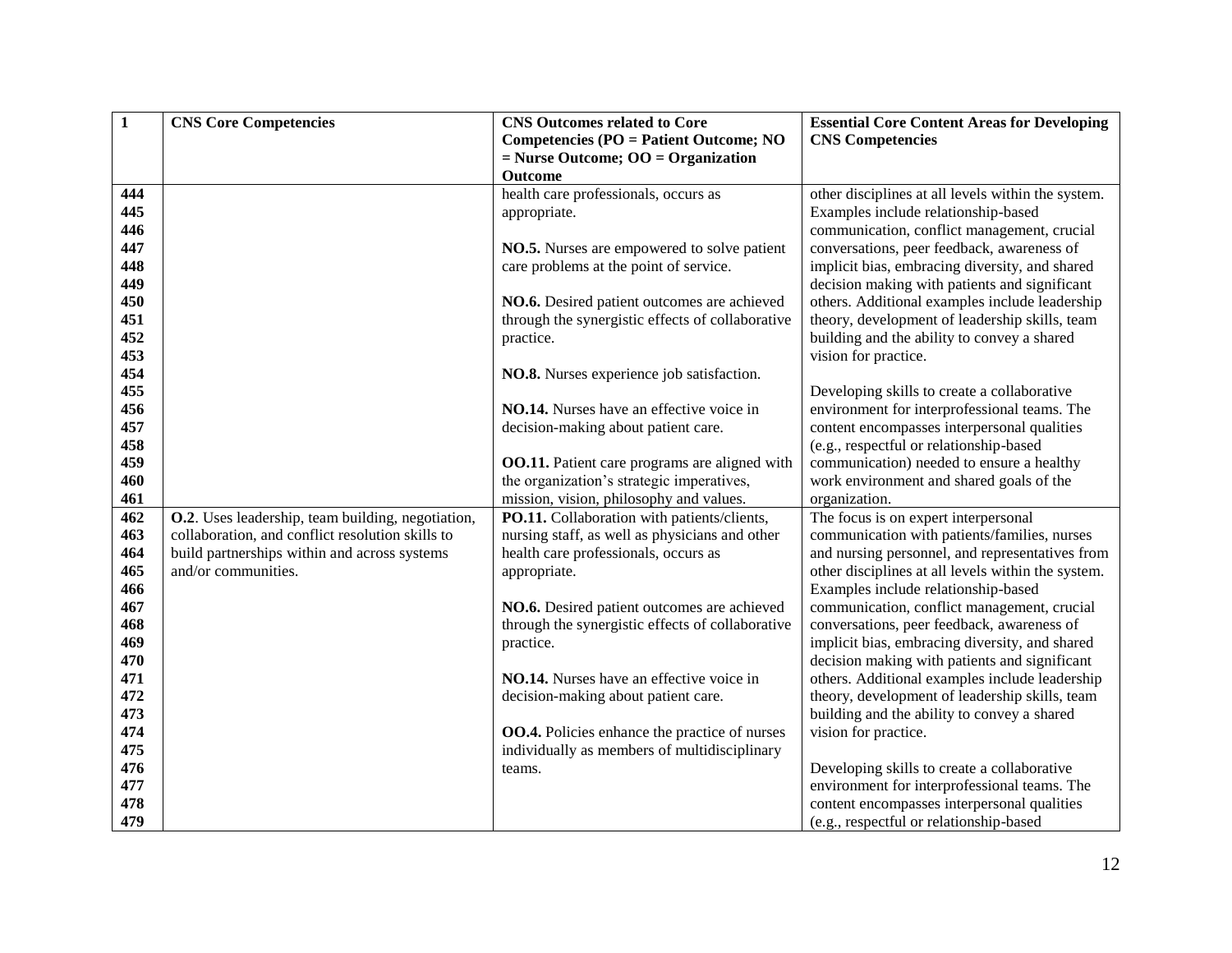| $\mathbf{1}$ | <b>CNS Core Competencies</b>                           | <b>CNS Outcomes related to Core</b>                   | <b>Essential Core Content Areas for Developing</b> |
|--------------|--------------------------------------------------------|-------------------------------------------------------|----------------------------------------------------|
|              |                                                        | <b>Competencies (PO = Patient Outcome; NO</b>         | <b>CNS Competencies</b>                            |
|              |                                                        | $=$ Nurse Outcome; OO $=$ Organization                |                                                    |
|              |                                                        | Outcome                                               |                                                    |
| 480          |                                                        |                                                       | communication) needed to ensure a healthy          |
| 481          |                                                        |                                                       | work environment and shared goals of the           |
| 482          |                                                        |                                                       | organization.                                      |
| 483          | <b>O.3</b> . Consults with health care team members to | PO.11. Collaboration with patients/clients,           | Consultation theory and research, and the          |
| 484          | integrate the needs, preferences, and strengths of     | nursing staff, as well as physicians and other        | associated process skills of serving as a clinical |
| 485          | a population into the health care plan to optimize     | health care professionals, occurs as                  | expert consultant. The process includes            |
| 486          | health outcomes and patient experience within a        | appropriate.                                          | identifying a problem for which a consultant is    |
| 487          | health care system.                                    | <b>OO.5.</b> Innovative models of practice are        | appropriate; clarifying the role of a consultant   |
| 488          |                                                        | developed, piloted, evaluated, and                    | in problem-solving; developing alternative         |
| 489          |                                                        | incorporated across the continuum of care.            | strategies for a client/consultee to consider;     |
| 490          |                                                        |                                                       | understanding revenue-generating processes;        |
| 491          |                                                        | OO.8. Stakeholders (nurses, other healthcare          | and using clinical expertise as a power base.      |
| 492          |                                                        | professionals, and management) share a                |                                                    |
| 493          |                                                        | common vision of practice outcomes.                   | System theory and research to understand,          |
| 494          |                                                        |                                                       | evaluate, and predict individual, group, and       |
| 495          |                                                        | <b>OO.11.</b> Patient care programs are aligned with  | organizational behaviors. The content includes     |
| 496          |                                                        | the organization's strategic imperatives,             | skills in participating in change and policy-      |
| 497          |                                                        | mission, vision, philosophy and values.               | setting that influence the quality of care within  |
| 498          |                                                        |                                                       | a system.                                          |
| 499          |                                                        |                                                       |                                                    |
| 500          |                                                        |                                                       |                                                    |
| 501          | O.4. Leads and participates in systematic quality      | PO.12. Desired measurable patient/client              | Quality improvement theories and models;           |
| 502          | improvement and safety initiatives based on            | outcomes are achieved. Desired outcomes of            | quality improvement processes; process             |
| 503          | precise problem/etiology identification, gap           | care may include improved clinical status,            | mapping and evaluation; root cause analysis;       |
| 504          | analysis, and process evaluation.                      | quality of life, functional status, alleviation or    | monitoring of indicators; data analysis and        |
| 505          |                                                        | remediation of symptoms, patient/family               | interpretation from a QI perspective;              |
| 506          |                                                        | satisfaction, and cost effective care.                | communicating quality information;                 |
| 507          |                                                        |                                                       | understanding and measuring a culture of           |
| 508          |                                                        | NO.6. Desired patient outcomes are achieved           | safety; complex adaptive systems and human         |
| 509          |                                                        | through the synergistic effects of collaborative      | factors theory and evidence.                       |
| 510          |                                                        | practice.                                             |                                                    |
| 511          |                                                        |                                                       |                                                    |
| 512          |                                                        | <b>OO.1.</b> Clinical problems are articulated within |                                                    |
| 513          |                                                        | the context of the organization/system                |                                                    |
| 514          |                                                        | structure, mission, culture, policies, and            |                                                    |
| 515          |                                                        | resources.                                            |                                                    |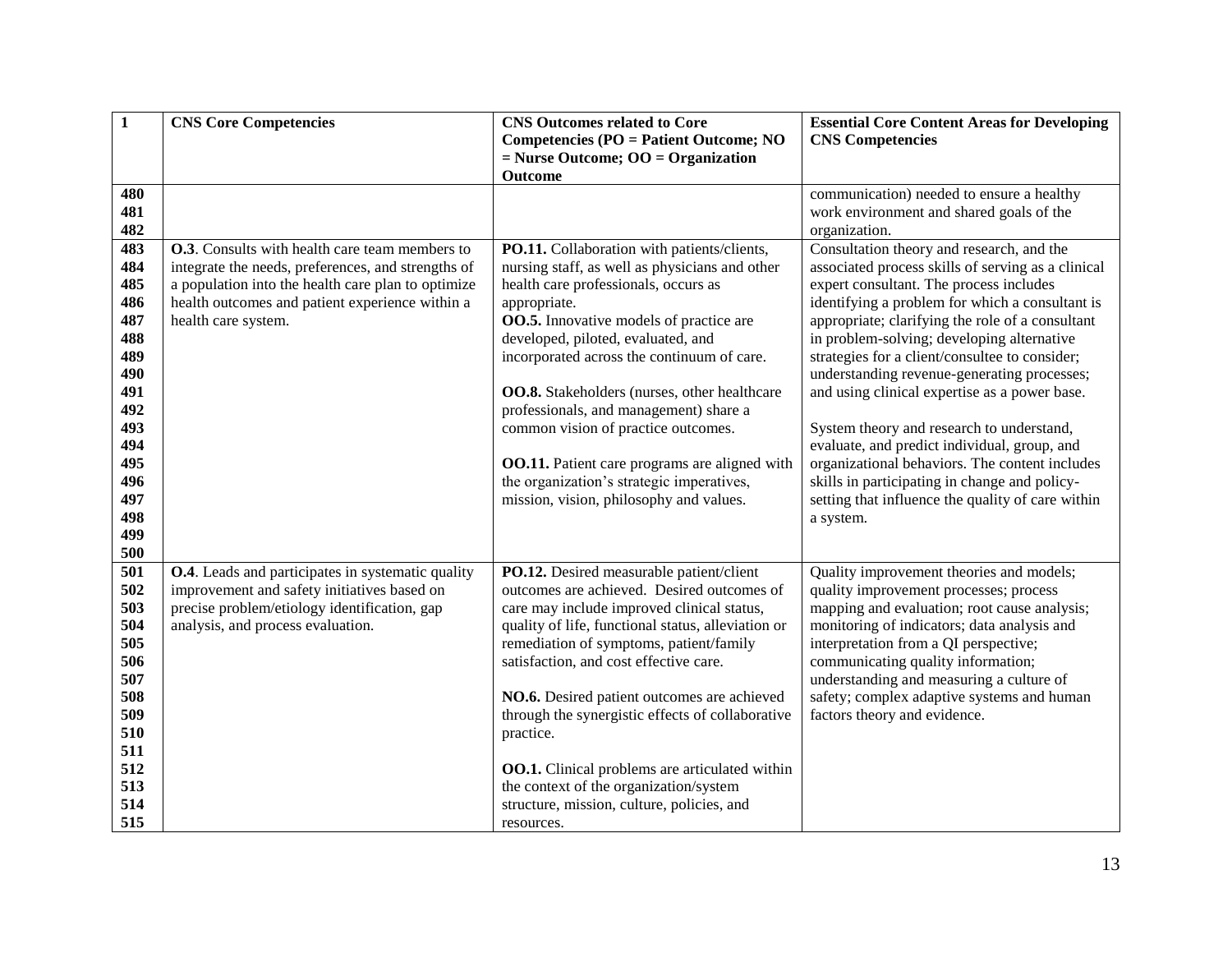| $\mathbf{1}$ | <b>CNS Core Competencies</b>                              | <b>CNS Outcomes related to Core</b>                                       | <b>Essential Core Content Areas for Developing</b>                                                 |
|--------------|-----------------------------------------------------------|---------------------------------------------------------------------------|----------------------------------------------------------------------------------------------------|
|              |                                                           | Competencies (PO = Patient Outcome; NO                                    | <b>CNS Competencies</b>                                                                            |
|              |                                                           | $=$ Nurse Outcome; OO $=$ Organization<br>Outcome                         |                                                                                                    |
| 516          |                                                           |                                                                           |                                                                                                    |
| 517          |                                                           | <b>OO.11.</b> Patient care programs are aligned with                      |                                                                                                    |
| 518          |                                                           | the organization's strategic imperatives,                                 |                                                                                                    |
|              |                                                           | mission, vision, philosophy and values.                                   |                                                                                                    |
| 519          | <b>O.5</b> . Provides leadership to the interprofessional | PO.8. Unintended consequences and errors                                  | Evidence based practice processes for the                                                          |
| 520          | team in identifying, developing, implementing,            | are prevented.                                                            | purpose of translating knowledge into nursing                                                      |
| 521          | and evaluating evidence-based practices and               |                                                                           | practice. Examples of content include                                                              |
| 522          | research opportunities.                                   | <b>OO.1.</b> Clinical problems are articulated within                     | identifying problems and examining the                                                             |
| 523          |                                                           | the context of the organization/system                                    | evidence base of current practice, creating                                                        |
| 524          |                                                           | structure, mission, culture, policies, and                                | PICO questions, understanding and leveraging                                                       |
| 525          |                                                           | resources.                                                                | evidence hierarchies, creating effective search                                                    |
| 526          |                                                           | <b>OO.2.</b> Patient care processes reflect                               | strategies, appraising evidence using reliable                                                     |
| 527          |                                                           | continuous improvements that benefit the                                  | and valid tools, selecting best practices, using                                                   |
| 528<br>529   |                                                           | system.                                                                   | project management skills and knowledge                                                            |
| 530          |                                                           |                                                                           | translation theory to apply evidence in practice,<br>evaluating the outcomes of new evidence based |
| 531          |                                                           | OO.3. Change strategies are integrated<br>throughout the system.          | practices, and planning for sustaining gains.                                                      |
| 532          |                                                           |                                                                           |                                                                                                    |
| 533          |                                                           | <b>OO.5.</b> Innovative models of practice are                            | Designing and developing nursing assessments,                                                      |
| 534          |                                                           | developed, piloted, evaluated, and                                        | evidence based interventions, and programs of                                                      |
| 535          |                                                           | incorporated across the continuum of care.                                | care. The content includes validating existing                                                     |
| 536          |                                                           |                                                                           | practices and identifying the need for                                                             |
| 537          |                                                           | <b>OO.9.</b> Decision makers within the institution                       | innovations. This knowledge area also includes                                                     |
| 538          |                                                           | are informed about practice problems, factors                             | the theoretical and scientific basis for the                                                       |
| 539          |                                                           | contributing to the problems, and the                                     | selection and use of specific nursing assessment                                                   |
| 540          |                                                           | significance of those problems with respect to                            | instruments and interventions and is the basis                                                     |
| 541          |                                                           | outcomes and costs.                                                       | for nursing innovation.                                                                            |
| 542          |                                                           |                                                                           |                                                                                                    |
| 543          |                                                           | <b>OO.12.</b> Staff comply with policies, protocols                       |                                                                                                    |
| 544          |                                                           | and standards of care that reflect regulatory                             |                                                                                                    |
| 545          | <b>O.6</b> Partners with research-focused doctorally      | requirements and standards.<br>NO.3. The research and scientific base for |                                                                                                    |
| 546          | prepared (e.g. PhD) colleagues to translate,              | innovations is articulated, understandable, and                           | Designing and developing nursing assessments,<br>evidence based interventions, and programs of     |
| 547          | conduct and disseminate research that addresses           | accessible.                                                               | care. The content includes validating existing                                                     |
| 548          | gaps and improves clinical knowledge and                  |                                                                           | practices and identifying the need for                                                             |
| 549          | practice.                                                 |                                                                           | innovations. This knowledge area also includes                                                     |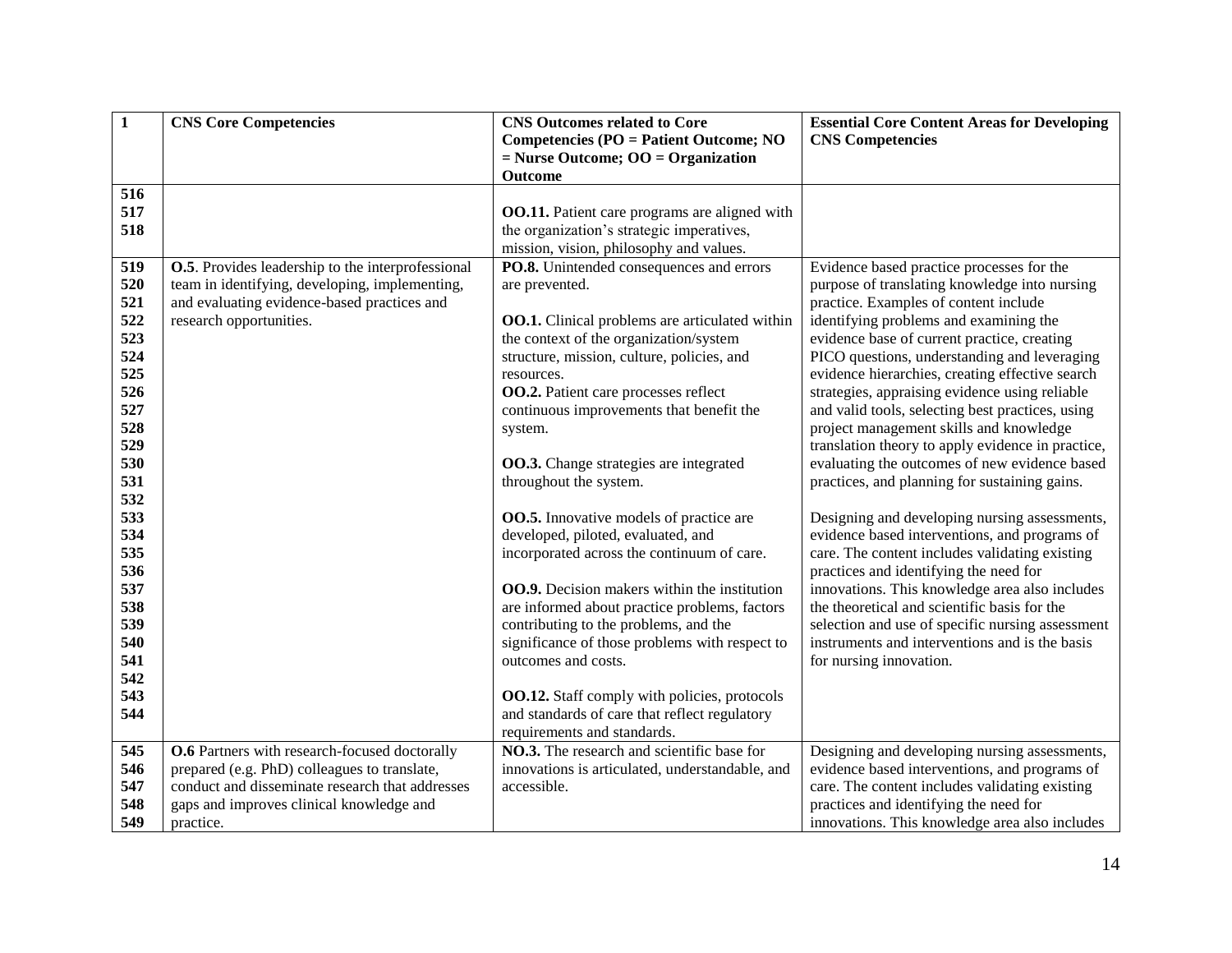| $\mathbf{1}$            | <b>CNS Core Competencies</b>                                                                        | <b>CNS Outcomes related to Core</b><br><b>Competencies (PO = Patient Outcome; NO</b><br>$=$ Nurse Outcome; OO $=$ Organization | <b>Essential Core Content Areas for Developing</b><br><b>CNS Competencies</b>              |
|-------------------------|-----------------------------------------------------------------------------------------------------|--------------------------------------------------------------------------------------------------------------------------------|--------------------------------------------------------------------------------------------|
|                         |                                                                                                     | <b>Outcome</b>                                                                                                                 |                                                                                            |
| 550                     |                                                                                                     |                                                                                                                                | the theoretical and scientific basis for the                                               |
| 551                     |                                                                                                     |                                                                                                                                | selection and use of specific nursing assessment                                           |
| 552                     |                                                                                                     |                                                                                                                                | instruments and interventions and is the basis                                             |
| 553                     |                                                                                                     |                                                                                                                                | for nursing innovation.                                                                    |
| 554                     |                                                                                                     |                                                                                                                                |                                                                                            |
| 555                     |                                                                                                     |                                                                                                                                |                                                                                            |
| 556                     | O.7. Leads and participates in the process of                                                       | PO.7. Programs of care are designed for                                                                                        | The evaluation, selection, and use of existing                                             |
| 557                     | selecting, integrating, managing, and evaluating                                                    | specific populations (e.g. oncology, specific                                                                                  | technology, products, and devices that support                                             |
| 558                     | technology and products to promote safety,                                                          | ethnic groups, end-of-life).                                                                                                   | nursing practice and contribute to improved                                                |
| 559                     | quality, efficiency, and optimal health outcomes.                                                   |                                                                                                                                | outcomes. Content may also focus on the                                                    |
| 560                     |                                                                                                     | <b>OO.4.</b> Policies enhance the practice of nurses                                                                           | development of new technology, products, and                                               |
| 561<br>562              |                                                                                                     | individually as members of multidisciplinary                                                                                   | devices. Examples of learning activities include                                           |
| 563                     |                                                                                                     | teams.                                                                                                                         | evaluating patient education products; using and<br>optimizing informatics; evaluating the |
| 564                     |                                                                                                     | <b>OO.5.</b> Innovative models of practice are                                                                                 | sensitivity and specificity of a device to monitor                                         |
| 565                     |                                                                                                     | developed, piloted, evaluated, and                                                                                             | a body function; using strategies to evaluate                                              |
| 566                     |                                                                                                     | incorporated across the continuum of care.                                                                                     | technology, products, apps, and devices from                                               |
| 567                     |                                                                                                     |                                                                                                                                | the perspectives of utility, cost-benefit analysis,                                        |
| 568                     |                                                                                                     | <b>OO.6.</b> Evidence-based, best practice models                                                                              | ease of use, safety, and effects on patient                                                |
| 569                     |                                                                                                     | are developed and implemented.                                                                                                 | outcomes; utilizing technology and products to                                             |
| 570                     |                                                                                                     |                                                                                                                                | improve patient safety; and evaluating ethical                                             |
| 572                     |                                                                                                     | <b>OO.12.</b> Staff comply with policies, protocols                                                                            | considerations. In addition, content may include                                           |
| 572                     |                                                                                                     | and standards of care that reflect regulatory                                                                                  | consideration of strategies for standardization of                                         |
| 573                     |                                                                                                     | requirements and standards.                                                                                                    | products across a system so that errors and                                                |
| 574                     |                                                                                                     |                                                                                                                                | variance are reduced.                                                                      |
| 575                     |                                                                                                     |                                                                                                                                |                                                                                            |
| $\overline{576}$<br>577 | O.8. Leads and facilitates change in response to<br>organizational and community needs in a dynamic | PO.8. Unintended consequences and errors<br>are prevented.                                                                     | Use of theory and evidence to implement<br>change in the practice setting. Examples of     |
| 578                     | health care environment.                                                                            |                                                                                                                                | experiences and content may include                                                        |
| 579                     |                                                                                                     | <b>OO.5.</b> Innovative models of practice are                                                                                 | relationship development, empowerment,                                                     |
| 580                     |                                                                                                     | developed, piloted, evaluated, and                                                                                             | persuasion, negotiation, and collaboration.                                                |
| 581                     |                                                                                                     | incorporated across the continuum of care.                                                                                     | Experiences should include project                                                         |
| 582                     |                                                                                                     |                                                                                                                                | management and knowledge translation. The                                                  |
| 583                     |                                                                                                     | <b>OO.9.</b> Decision makers within the institution                                                                            | focus of change strategies includes all three                                              |
| 584                     |                                                                                                     | are informed about practice problems, factors                                                                                  | spheres of impact                                                                          |
| 585                     |                                                                                                     | contributing to the problems, and the                                                                                          |                                                                                            |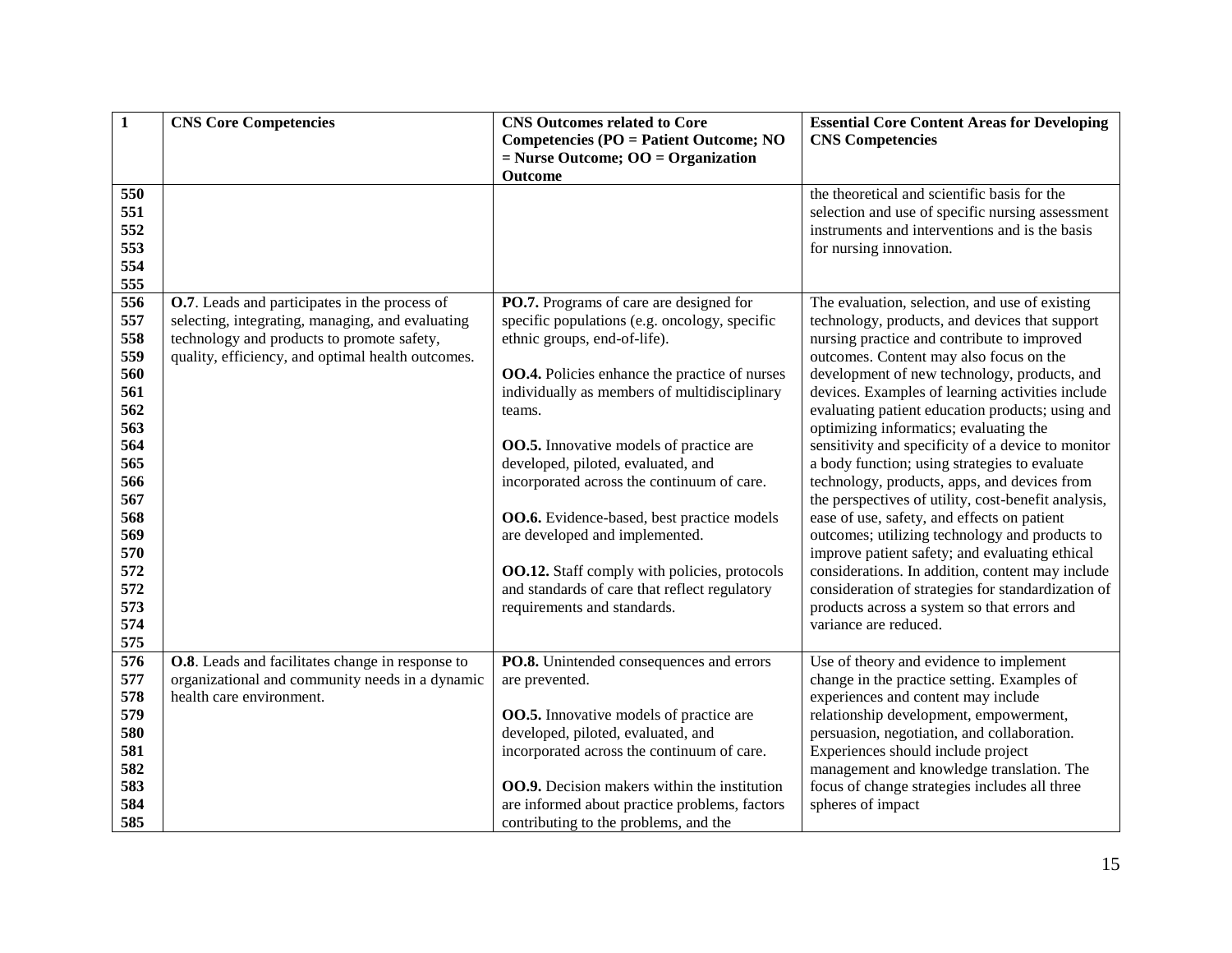| $\mathbf{1}$ | <b>CNS Core Competencies</b>                      | <b>CNS Outcomes related to Core</b>                 | <b>Essential Core Content Areas for Developing</b>                     |
|--------------|---------------------------------------------------|-----------------------------------------------------|------------------------------------------------------------------------|
|              |                                                   | <b>Competencies (PO = Patient Outcome; NO</b>       | <b>CNS Competencies</b>                                                |
|              |                                                   | $=$ Nurse Outcome; OO $=$ Organization              |                                                                        |
|              |                                                   | <b>Outcome</b>                                      |                                                                        |
| 586          |                                                   | significance of those problems with respect to      |                                                                        |
| 587          |                                                   | outcomes and costs.                                 |                                                                        |
| 588          |                                                   |                                                     |                                                                        |
| 589          |                                                   | <b>OO.12.</b> Staff comply with policies, protocols |                                                                        |
| 590          |                                                   | and standards of care that reflect regulatory       |                                                                        |
| 591          |                                                   | requirements and standards.                         |                                                                        |
| 592          | O.9. Evaluates system level interventions,        | <b>OO.3.</b> Change strategies are integrated       | Selecting measurement instruments for                                  |
| 593          | programs, and outcomes based on the analysis of   | throughout the system.                              | evaluation of interventions at the individual,                         |
| 594          | information from relevant sources.                |                                                     | population, and system level, and critiquing                           |
| 595          |                                                   | <b>OO.5.</b> Innovative models of practice are      | their validity, reliability, and clinical                              |
| 596          |                                                   | developed, piloted, evaluated, and                  | applicability. Additional content includes                             |
| 597          |                                                   | incorporated across the continuum of care.          | consideration of system characteristics,                               |
| 598<br>599   |                                                   |                                                     | resources, and variance; and methods of                                |
| 600          |                                                   |                                                     | selecting outcomes of interest. Other content<br>includes informatics. |
| 601          | O.10. Demonstrates stewardship of human and       | PO.8. Unintended consequences and errors            | Systems theory and research to understand,                             |
| 602          | fiscal resources in decision-making.              | are prevented.                                      | evaluate, and predict individual, group, and                           |
| 603          |                                                   |                                                     | organizational behaviors. The content includes                         |
| 604          |                                                   | <b>PO.10.</b> Interventions have measurable         | skills in participating in change and policy-                          |
| 605          |                                                   | outcomes that are incorporated into guidelines      | setting that influence the quality and cost of                         |
| 606          |                                                   | for practice with deletion of inappropriate         | care within a system.                                                  |
| 607          |                                                   | interventions.                                      |                                                                        |
| 608          |                                                   |                                                     |                                                                        |
| 609          |                                                   | <b>OO.2.</b> Patient care processes reflect         |                                                                        |
| 610          |                                                   | continuous improvements that benefit the            |                                                                        |
| 611          |                                                   | system.                                             |                                                                        |
| 612          |                                                   |                                                     |                                                                        |
| 613          |                                                   | <b>OO.5.</b> Innovative models of practice are      |                                                                        |
|              |                                                   | developed, piloted, evaluated, and                  |                                                                        |
|              |                                                   | incorporated across the continuum of care.          |                                                                        |
| 614          | <b>O.11.</b> Disseminates CNS practice and fiscal | <b>PO.7.</b> Programs of care are designed for      | Knowledge of cost-effectiveness evaluation,                            |
| 615          | outcomes to internal stakeholders and to the      | specific populations (e.g. oncology, specific       | opportunities to evaluate CNS practice, and                            |
| 616          | public at large.                                  | ethnic groups, end-of-life).                        | participate in the process of disseminating CNS                        |
| 617          |                                                   |                                                     | outcomes.                                                              |
| 618          |                                                   |                                                     |                                                                        |
| 619          |                                                   |                                                     |                                                                        |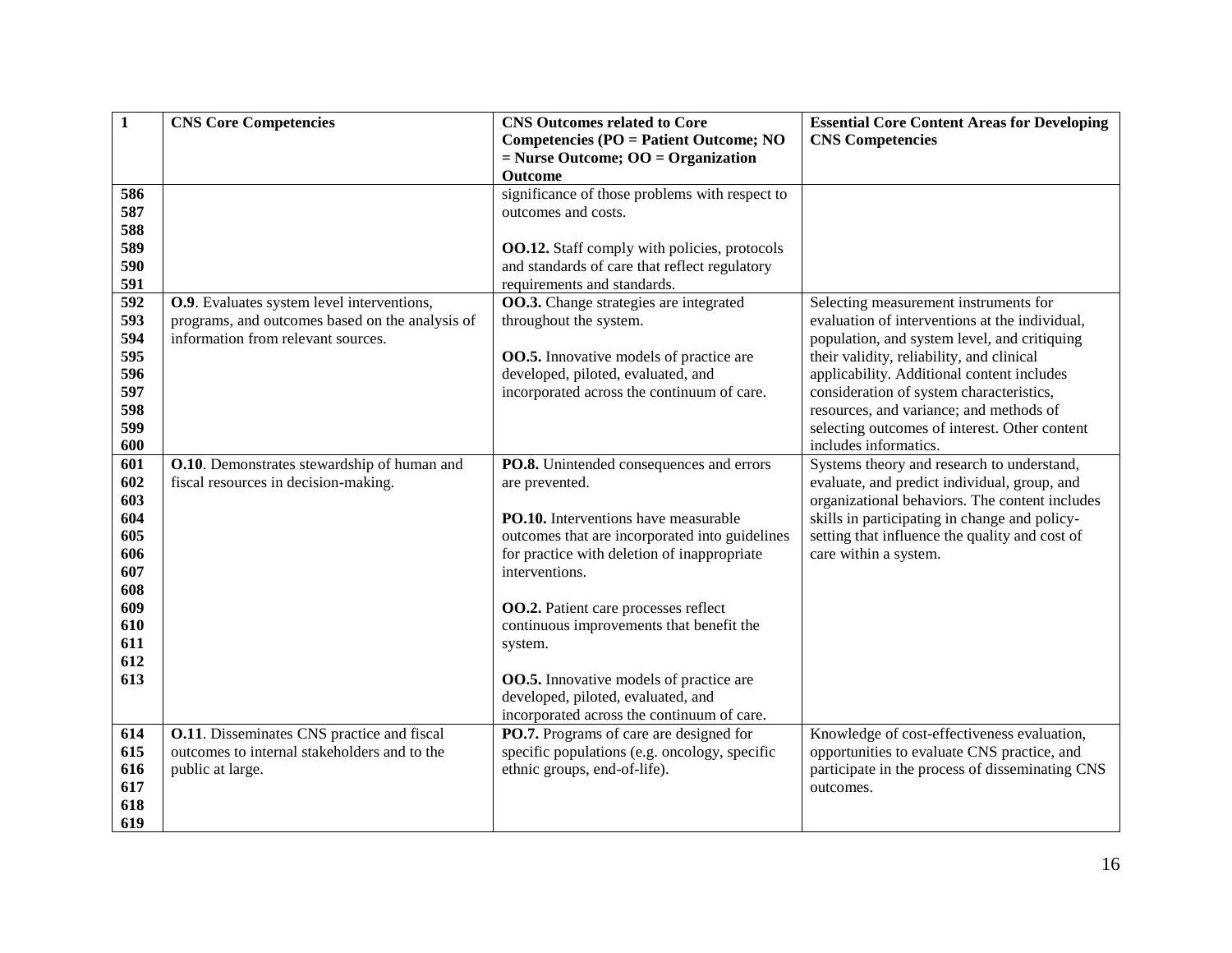| $\mathbf{1}$ | <b>CNS Core Competencies</b>                          | <b>CNS Outcomes related to Core</b>                 | <b>Essential Core Content Areas for Developing</b> |
|--------------|-------------------------------------------------------|-----------------------------------------------------|----------------------------------------------------|
|              |                                                       | <b>Competencies (PO = Patient Outcome; NO</b>       | <b>CNS Competencies</b>                            |
|              |                                                       | $=$ Nurse Outcome; OO $=$ Organization              |                                                    |
|              |                                                       | <b>Outcome</b>                                      |                                                    |
| 620          |                                                       | NO.10. Nurses use resources judiciously to          |                                                    |
| 621          |                                                       | review overall costs of care and enhance the        |                                                    |
| 622          |                                                       | quality of patient care.                            |                                                    |
| 623          |                                                       |                                                     |                                                    |
| 624          |                                                       | <b>OO.10.</b> Patient care initiatives reflect      |                                                    |
|              |                                                       | knowledge of cost management and revenue            |                                                    |
|              |                                                       | enhancement strategies.                             |                                                    |
| 625          | <b>O.12</b> . Promotes nursing's unique contributions | PO.15. Reports of new clinical phenomena            | CNS role in policy development, influence and      |
| 626          | toward advancing health to stakeholders (e.g., the    | and/or interventions are disseminated through       | action as well as mentoring nurses in this         |
| 627          | organization, the community, the public, and          | presentations and publications.                     | process. Learning activities include               |
| 628          | policy makers).                                       |                                                     | opportunities to advocate on behalf of others,     |
| 629          |                                                       | NO.13. Educational programs that advance            | participate in forming health policy, interact     |
| 630          |                                                       | the practice of nursing are developed,              | with policy makers, take action, and promote       |
| 631          |                                                       | implemented, evaluated, and linked to               | nursing's contributions toward advancing           |
| 632          |                                                       | evidence-based practice and effects on clinical     | health.                                            |
| 633          |                                                       | and fiscal outcomes.                                |                                                    |
| 634          |                                                       |                                                     |                                                    |
| 635          |                                                       | <b>OO.7.</b> Nursing care and outcomes are          |                                                    |
| 636          |                                                       | articulated at organizational/system decision-      |                                                    |
| 637<br>638   |                                                       | making levels.                                      |                                                    |
| 639          |                                                       | <b>OO.8.</b> Stakeholders (nurses, other healthcare |                                                    |
| 640          |                                                       | professionals, and management) share a              |                                                    |
| 641          |                                                       | common vision of practice outcomes.                 |                                                    |
| 642          |                                                       |                                                     |                                                    |
| 643          |                                                       | <b>OO.9.</b> Decision makers within the institution |                                                    |
| 644          |                                                       | are informed about practice problems, factors       |                                                    |
| 645          |                                                       | contributing to the problems, and the               |                                                    |
|              |                                                       | significance of those problems with respect to      |                                                    |
|              |                                                       | outcomes and costs.                                 |                                                    |
| 646          | <b>O.13</b> . Advocates for equitable health care by  | PO.15. Reports of new clinical phenomena            | The use of ethical decision making frameworks      |
| 647          | participating in professional organizations and       | and/or interventions are disseminated through       | as a basis for advocating for patients/families,   |
| 648          | public policy activities.                             | presentations and publications.                     | nurses, other health care providers, populations,  |
| 649          |                                                       |                                                     | and the community as a whole. Examples of          |
| 650          |                                                       |                                                     | content include analysis of ethical dilemmas       |
| 651          |                                                       |                                                     | and opportunities to advocate on behalf of         |